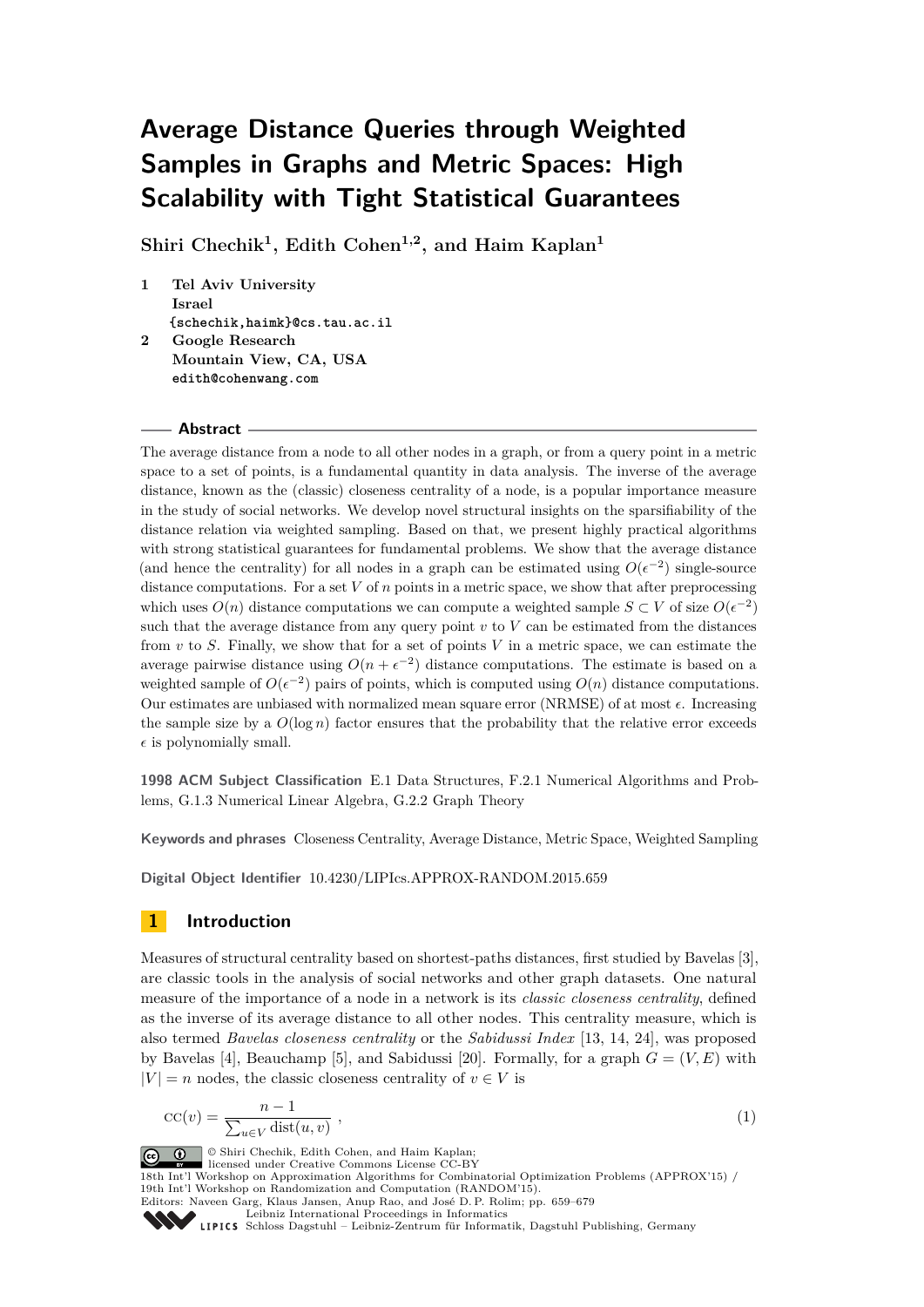where  $dist(u, v)$  is the length of a shortest path between v and u in G and n is the number of nodes. Intuitively, this measure of centrality reflects the ability of a node to send goods to all other nodes.

In metric spaces, the average distance of a point *z* to a set *V* of *n* points,  $\sum_{x \in V} \text{dist}(z, x)/n$ , is a fundamental component in some clustering and classification tasks. For clustering, the quality of a cluster can be measured by the sum of distances from a centroid (usually 1-median or the mean in Euclidean data). Consequently, the (potential) relevance of a query point to the cluster can be estimated by relating its average distance to the cluster points to that of the center or more generally, to the distribution of the average distance of each cluster point to all others. This classification method has the advantages of being non-parametric (making no distribution assumptions on the data), similarly to the popular *k* nearest neighbors [\[10\]](#page-19-5) (kNN) classification. Average distance based classification complements kNN, in that it targets settings where the outliers in the labeled points do carry information that should be incorporated in the classifier. A recent study [\[16\]](#page-19-6) demonstrated that this is the case for some data sets in the UCI repository, where average distance based classification is much more accurate than kNN classification.

These notions of centrality and average distance had been extensively used in the analysis of social networks and metric data sets. We aim here to provide better tools to facilitate the computation of these measures on very large data sets. In particular, we present estimators with tight statistical guarantees whose computation is highly scalable.

We consider inputs that are either in the form of an undirected graph (with nonnegative edge weights) or a set of points in a metric space. In case of graphs, distance of the underlying metric correspond to lengths of shortest paths. Our results also extend to inputs specified as directed strongly connected graphs where the distance are the round trip distances [\[6\]](#page-19-7). We use a unified notation where  $V$  is the set of nodes if the input is a graph, or the set of points in a metric space. We denote  $|V| = n$ . We use graph terminology, and mention metric spaces only when there is a difference between the two applications. We find it convenient to work with the sum of distances

$$
W(v) = \sum_{u \in V} \text{dist}(v, u) .
$$

Average distance is then simply  $W(v)/n$  and centrality is  $CC(v) = (n-1)/W(v)$ . Moreover, estimates  $\hat{W}(v)$  that are within a small relative error, that is  $(1 - \epsilon)W(u) \leq \hat{W}(u)$  $(1 + \epsilon) W(u)$ , imply a small relative error on the average distance, by taking  $\hat{W}(v)/n$ , and for centrality  $\mathrm{cc}(v)$ , by taking  $\hat{\mathrm{cc}}(v) = (n-1)/\mathrm{W}(v)$ .

We list the fundamental computational problems related to these measures.

- $\blacksquare$  *All-nodes sums*: Compute W(*v*) of all  $v \in V$ .
- *Point queries (metric space):* Preprocess a set of points *V* in a metric space, such that given a query point *v* (any point in the metric space, not necessarily  $v \in V$ ), we can quickly compute W(*v*).
- $\blacksquare$  *1-median*: Compute the node *u* of maximum centrality or equivalently, minimum  $W(u)$ .
- $\equiv$ *All-pairs sum*: Compute the sum of the distances between all pairs, that is  $APS(V) \equiv$  $\frac{1}{2} \sum_{v \in V} W(v)$ .

In metric spaces, we seek algorithms that compute distances for a small number of pairs of points. In graphs, a distance computation between a specific pair of nodes  $u, v$  seems to be computationally equivalent in the worst-case to computing all distances from a single source node (one of the nodes) to all other nodes. Therefore, we seek algorithms that perform a small number of single-source shortest paths (SSSP) computations. An SSSP computation in a graph can be performed using Dijkstra's algorithm in time that is nearly linear in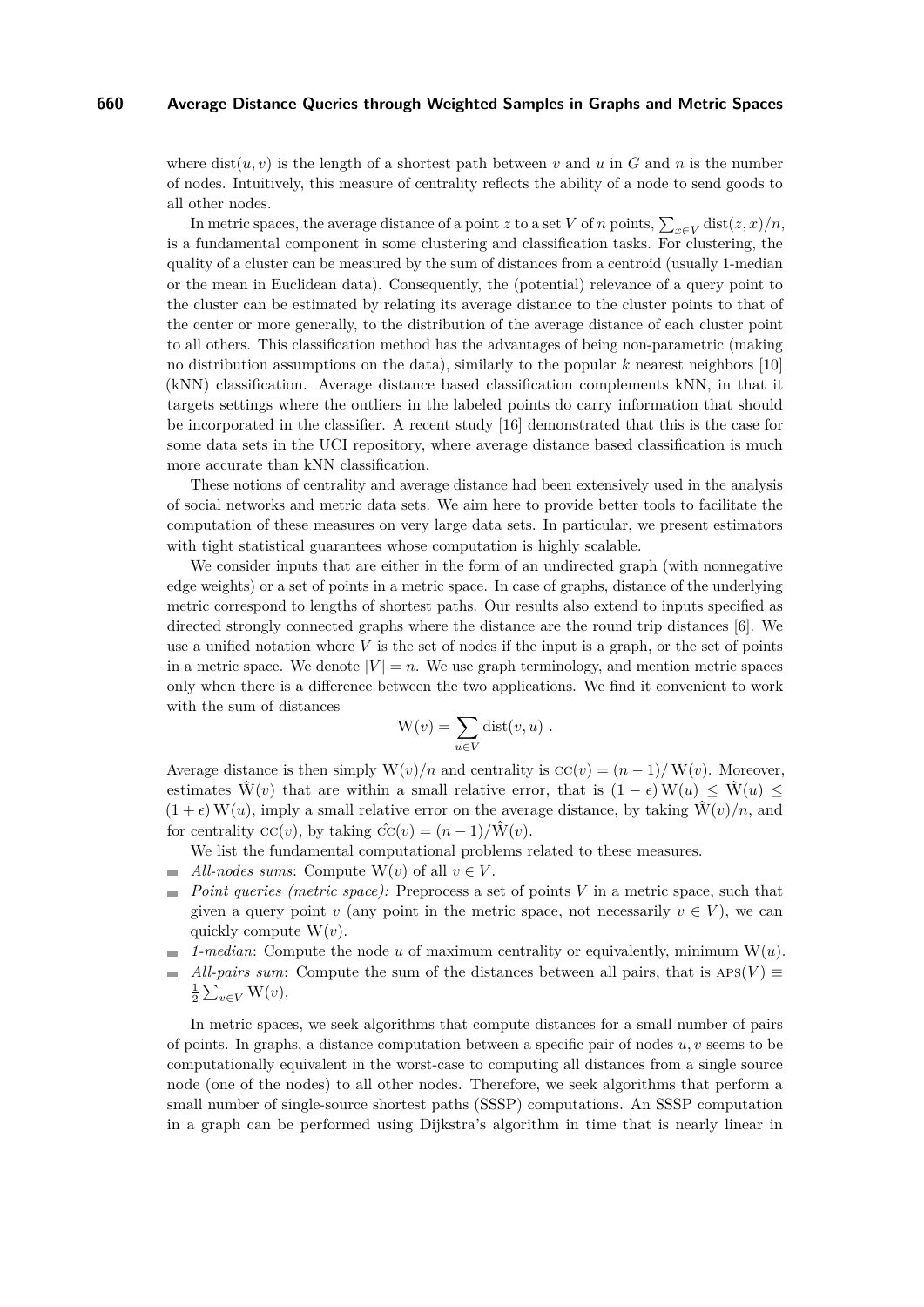the number of edges [\[12\]](#page-19-8). To support parallel computation, it is also desirable to reduce dependencies between the distance or single-source distance computations.

The best known exact algorithms for the problems that we listed above do not scale well. To compute  $W(v)$  for all  $v$ , all-pairs sum, and 1-median, we need to compute the distances between all pairs of nodes, which in graphs is equivalent to an all-pairs shortest paths (APSP) computation. To answer point queries, we need to compute the distances from the query point to all points in *V* . In graphs, the hardness of some of these problems was formalized by the notion of subcubic equivalence [\[23\]](#page-20-3). Abboud et al [\[1\]](#page-19-9) showed that exact 1-median is subcubic equivalent to APSP and therefore is unlikely to have a near linear time solution. We apply a similar technique and show (in Section [7\)](#page-16-0) that the all-pairs sum problem is also subcubic equivalent to APSP. In general metric spaces, exact all pairs sum or 1-median clearly requires  $\Omega(n^2)$  distance computations.<sup>[1](#page-2-0)</sup>

Since exact computation does not scale to very large data sets, work in the area focused on approximations with small relative errors. We measure approximation quality by the normalized root mean square error (NRMSE), which is the square root of the expected (over randomization used in the algorithm) square difference between the estimate and the actual value, divided by the mean. When the estimator is unbiased (as with sample average), this is the ratio between the standard deviation and the mean, which is called the coefficient of variation (CV). Chebyshev's inequality implies that the probability that the estimator is within a relative error of *η* from its mean is at least  $1 - (CV)^2/(\eta)^2$ . Therefore a CV of  $\epsilon$ implies that the estimator is within a relative error of  $\eta = ce$  from its mean with probability  $\geq 1-1/c^2$ .

The sampling based estimates that we consider are also well concentrated, meaning roughly that the probability of a larger error decreases exponentially. With concentration, by increasing the sample size by a factor of  $O(\log n)$  we get that the probability that the relative error exceeds  $\epsilon$ , for any one of polynomially many queries, is polynomially small. In particular, we can estimate the sum of the distances of the 1-median from all other nodes up to a relative error of  $\epsilon$  with a polynomially small error probability.

## **Previous work**

We review previous work on scalable approximation of 1-median, all-nodes sums, and all-pairs sum. These problems were studied in metric spaces and graphs. A natural approach to approximate the centrality of nodes is to take a uniform sample *S* of nodes, perform |*S*| single source distance computations to determine all distances from every  $v \in S$  to every  $u \in V$ . and then estimate W(*v*) by  $\hat{W}(v) = \frac{n}{|S|} W_S(v)$ , where  $W_S(v) = \sum_{a \in S} \text{dist}(v, a)$  is the sum of the distances from *v* to the nodes of *S*. This approach was used by Indyk [\[18\]](#page-20-4) to compute a  $(1 + \epsilon)$ -approximate 1-median in a metric space using only  $O(\epsilon^{-2}n)$  distance computations (See also [\[17\]](#page-19-10) for a similar result with a weaker bound.). We discuss this uniform sampling approach in more detail in Section [6,](#page-15-0) where for completeness, we show how it can be applied to the all-nodes sums problem.

The sample average of a uniform sample was also used to estimate all-nodes centrality [\[11\]](#page-19-11) (albeit with weaker, additive guarantees) and to experimentally identify the (approximate)

<span id="page-2-0"></span>Take a symmetric distance matrix with all entries in  $(1 - 1/n, 1]$ . To determine the 1-median we need to compute the exact sum of entries in each raw, that is, to exactly evaluate all entries in the raw. This is because an unread entry of 0 in any raw would determine the 1-median. Similarly, to compute the exact sum of distances we need to evaluate all entries. Deterministically, this amounts to  $\binom{n}{2}$  distance computations.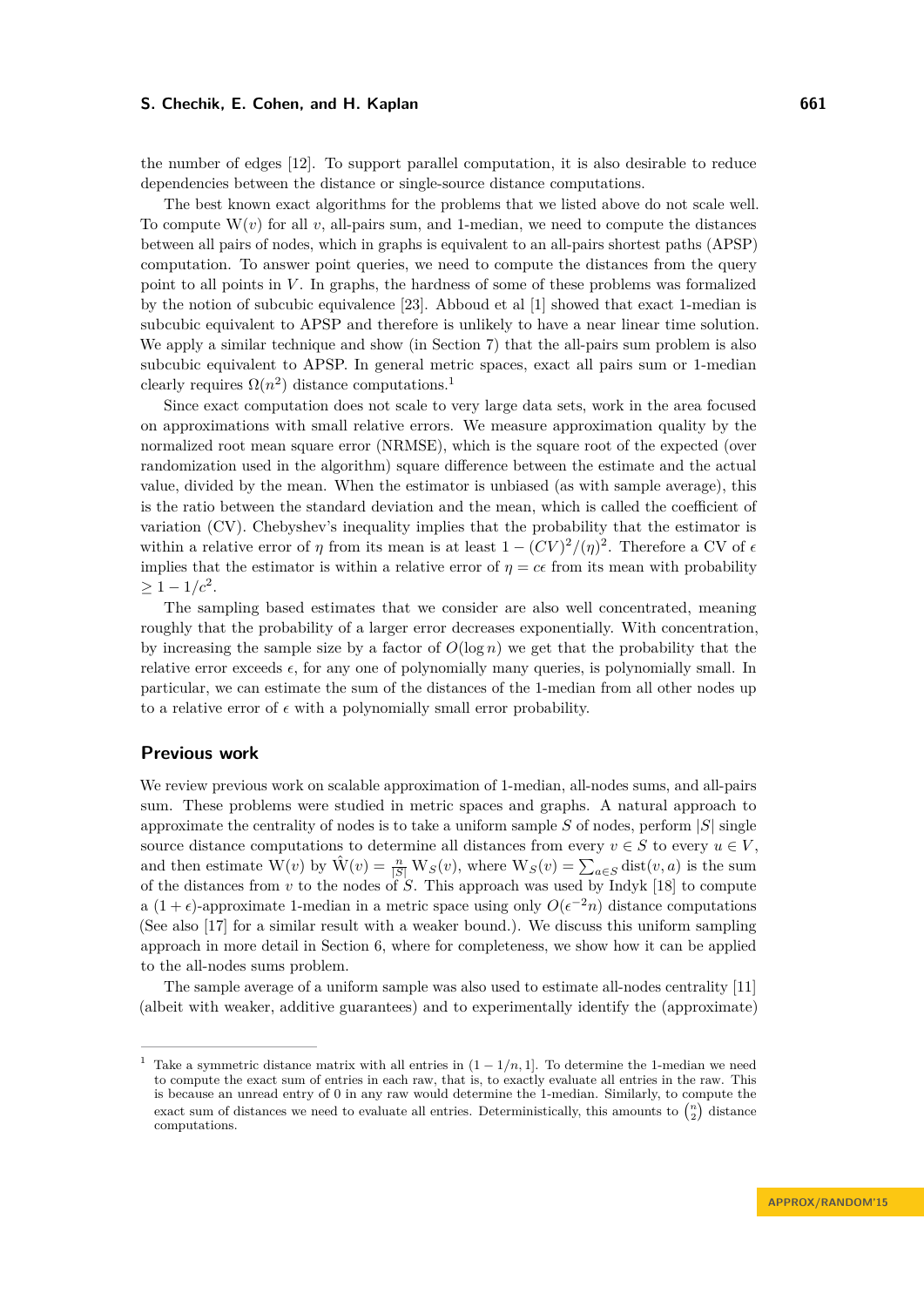top *k* centralities [\[19\]](#page-20-5). When the distance distribution is heavy-tailed, however, the sample average as an estimate of the true average can have a large relative error. This is because the sample may miss out on the few far nodes that dominate  $W(v)$ .

Recently, Cohen et al [\[6\]](#page-19-7) obtained  $\epsilon$  NRMSE estimates for  $W(v)$  for any *v*, using singlesource distance computations from each node in a uniform sample of  $\epsilon^{-3}$  nodes. Estimates that are within a relative error of  $\epsilon$  for all nodes were obtained using  $\epsilon^{-3} \log n$  single-source computations. This approach applies in any metric space. The estimator for a point *v* is obtained by using the average of the distances from *v* to a uniform sample for nodes which are "close" to *v* and estimating distances to nodes "far" from *v* by their distance to the sampled node closest to *v*. The resulting estimate is biased, but obtains small relative errors using essentially the information of single-source distances from a uniform sample.

For the all-pairs sum problem in metric spaces, Indyk [\[17\]](#page-19-10) showed that it can be estimated by scaling up the average of  $\tilde{O}(n\epsilon^{-3.5})$  distances between pairs of points selected uniformly at random. The estimate has a relative error of at most  $\epsilon$  with constant probability. Barhum, Goldreich, and Shraibman [\[2\]](#page-19-12) improved Indyk's bound and showed that a uniform sample of  $O(n\epsilon^{-2})$  distances suffices and also argued that this sample size is necessary (with uniform sampling). Barhum et al. also showed that in an Euclidean space a similar approximation can be obtained by projecting the points onto  $O(1/\epsilon^2)$  random directions and averaging the distances between all pairwise projections. Goldreich and Ron [\[15\]](#page-19-13) showed that in an unweighted graph  $O(\epsilon^{-2}\sqrt{n})$  distances between random pairs of points suffice to estimate unweighted graph  $O(\epsilon^{-2}\sqrt{n})$  distances between random pairs of points suffice to estimate the sum of all pairwise distances, within a relative error of  $\epsilon$ , with constant probability. They also showed that  $O(\epsilon^{-2}\sqrt{n})$  distances from a fixed node *s* to random nodes *v* suffice to estimate  $W(v)$ , within a relative error of  $\epsilon$ , with constant probability. A difficulty with using this result, however, is that in graphs it is expensive to compute distances between random pairs of points in a scalable way: typically a single distance between a particular pair of nodes *s* and *t* is not easier to obtain than a complete single source shortest path tree from *s*.

#### **Contributions and overview**

Our design is based on computing a single *weighted* sample that provides estimates with statistical guarantees for all nodes/points. A sample of size  $O(\epsilon^{-2})$  suffices to obtain estimates  $\hat{W}(z)$  with a CV of  $\epsilon$  for any z. A sample of size  $O(\epsilon^{-2} \log n)$  suffices for ensuring a relative error of at most  $\epsilon$  for all nodes in a graph or for polynomially many queries in a metric space, with probability that is at least  $1 - 1/poly(n)$ .

The sampling algorithm is provided in Section [2.](#page-5-0) This algorithm computes a *coefficient γ*<sup>*v*</sup> for each  $v \in V$  such that  $\sum_{v} \gamma_v = O(1)$ . Then for a parameter *k*, we obtain sampling probabilities  $p_u \equiv \min\{1, k\gamma_v\}$  for  $u \in V$ . Using the probabilities  $p_v$ , we can obtain a Poisson sample *S* of expected size  $\sum_{u} p_u = O(k)$  or a VarOpt sample [\[8\]](#page-19-14) that has exactly that size (rounded to an integer).

We present our estimators in Section [3.](#page-6-0) For each node *u*, the inverse probability estimator  $\widehat{\text{dist}}(z, u)$  is equal to  $\text{dist}(z, u)/p_u$  if *u* is sampled and is 0 otherwise. Our estimate of the sum  $W(z)$  is the sum of these estimates

<span id="page-3-0"></span>
$$
\hat{W}(z) = \sum_{u \in V} \widehat{\text{dist}}(z, u) = \sum_{u \in S} \widehat{\text{dist}}(z, u) = \sum_{u \in S} \frac{\text{dist}(z, u)}{p_u} . \tag{2}
$$

Since  $p_u > 0$  for all *u*, the estimates  $\overline{\text{dist}}(z, u)$  and hence the estimate  $\hat{W}(z)$  are unbiased.

We provide a detailed analysis in Section [4.](#page-7-0) We will show that our sampling probabilities provide the following guarantees. When choosing  $k = O(\epsilon^{-2})$ ,  $\hat{W}(z)$  has CV  $\epsilon$ . Moreover, the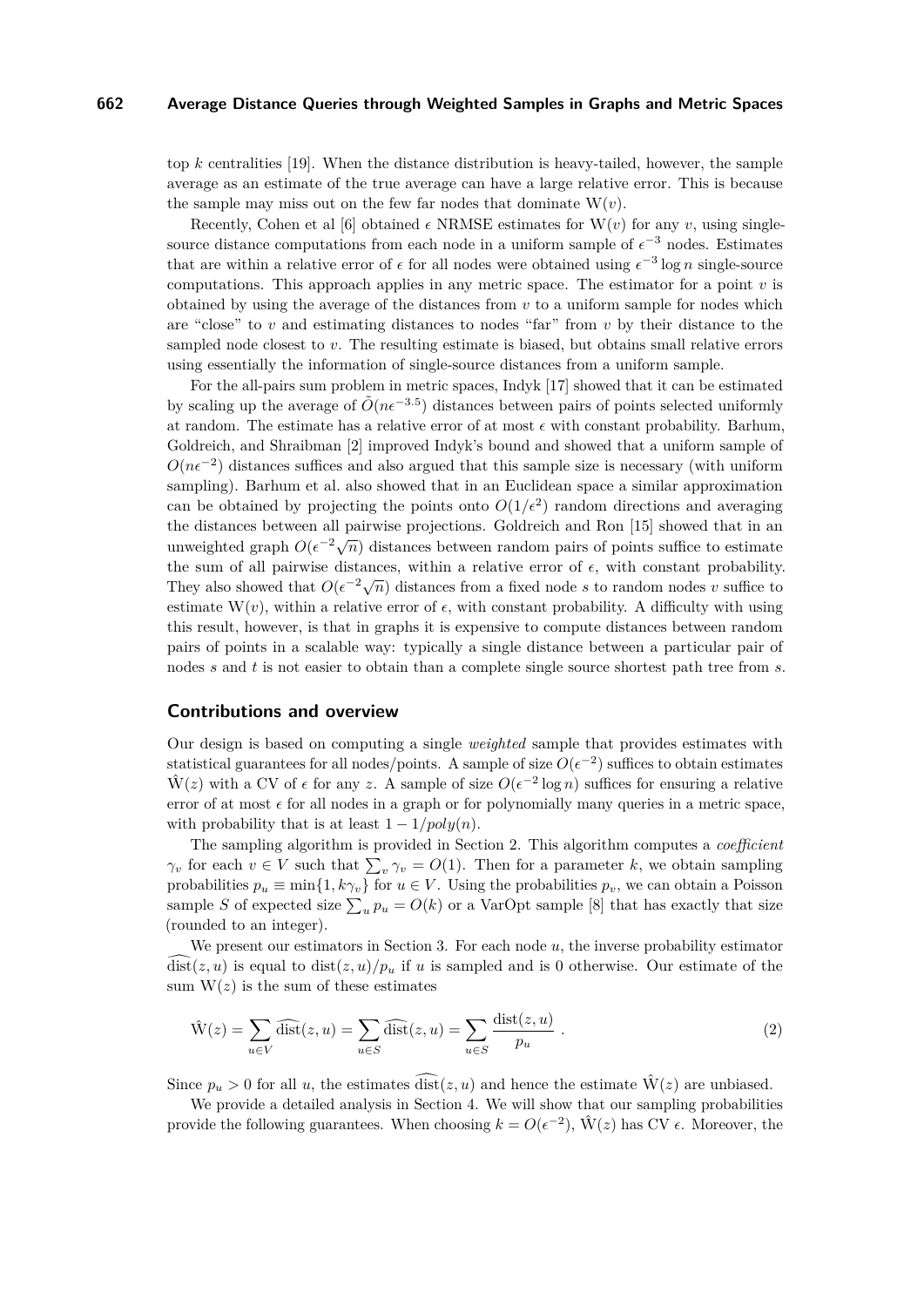estimates have good concentration, so using a larger sample size of  $O(\epsilon^{-2} \log n)$  we obtain that the relative error is at most  $\epsilon$  for all nodes  $v \in V$  with probability at least  $1 - 1/poly(n)$ .

In order to obtain a sample with such guarantees for some particular node *z*, the sampling probability of a node *v* should be (roughly) proportional to its distance dist $(z, v)$  from *z*. Such a Probability Proportional to Size (PPS) sample of size  $k = \epsilon^{-2}$  uses coefficients  $\gamma_v = \text{dist}(v, z) / W(z)$  and has CV of  $\epsilon$ . We will work with *approximate PPS* coefficients, which we define as satisfying  $\gamma_v \geq c \text{dist}(v, z) / W(z)$  for some constant *c*. With approximate PPS we obtain a CV of  $\epsilon$  with a sample of size  $O(\epsilon^{-2})$ . It is far from clear apriori, however, that there is a single set of *universal PPS* coefficients which are simultaneously (approximate) PPS for all nodes and are of size  $\sum_{v} \gamma_v = O(1)$ . That is, a single sample of size  $O(\epsilon^{-2})$ , which is independent of *n* and of the dimension of the space, would work for all nodes.

Beyond establishing the existence of universal PPS coefficients, we are interested in obtaining them, and the sample itself, using a near-linear computation. The dominant component of the computation of the sampling coefficients is performing *O*(1) single-source distance computations. Therefore, it requires  $O(m \log n)$  time in graphs and  $O(n)$  pairwise distance queries in a metric space. A universal PPS sample of any given size *k* can then be computed in a single pass over the coefficients vector  $\gamma$  ( $O(n)$ ) computation). We represent the sample *S* as a collection  $\{(u, p_u)\}\$  of nodes/points and their respective sampling probabilities. We can then use our sample for estimation using [\(2\)](#page-3-0).

When the input is a graph, we compute single-source distances from each node in *S* to all other nodes in order to estimate  $W(v)$  of all  $v \in V$ . This requires  $O(|S|m \log n)$  time and  $O(n)$  space.

- <span id="page-4-0"></span>▶ **Theorem 1.** All-nodes sums ( $W(v)$  for all  $v \in V$ ) can be estimated unbiasedly as follows: *With CV*  $\epsilon$ , *using*  $O(\epsilon^{-2})$  *single source distance computations.* ÷
- *When using*  $O(\epsilon^{-2} \log n)$  *single source distance computations, the probability that the maximum relative error, over the n nodes, exceeds*  $\epsilon$  *is polynomially small.*

In a metric space, we can estimate  $W(x)$  for an arbitrary query point x, which is not necessarily a member of *V*, by computing the distances dist $(x, v)$  for all  $v \in S$  and applying the estimator [\(2\)](#page-3-0). Thus, point queries in a metric space require  $O(n)$  distance computations for preprocessing and  $O(\epsilon^{-2})$  distance computations per query.

<span id="page-4-1"></span> $\triangleright$  **Theorem 2.** We can preprocess a set of points V in a metric space using  $O(n)$  time *and O*(*n*) *distance computations (O*(1) *single source distance computations) to generate a weighted sample S* of a desired size k. From the sample, we can unbiasedly estimate  $\hat{W}(z)$ *using the distances between z and the points in S with the following guarantees:*

- *When*  $k = O(\epsilon^{-2})$ *, for any point query z*,  $\hat{W}(z)$  *has CV at most*  $\epsilon$ *.*  $\blacksquare$
- *When*  $k = O(\epsilon^{-2} \log n)$ *, the probability that the relative error of*  $\hat{W}(z)$  *exceeds*  $\epsilon$  *for any of polynomially many queries z is polynomially small.*

We can also estimate all-pairs sum, using either primitive of single-source distances (for graphs) or distance computations (metric spaces).

<span id="page-4-2"></span>▶ **Theorem 3.** *All-pairs sum can be estimated unbiasedly with the following statistical guarantees:*

- *CV* of at most  $\epsilon$ , using  $O(\epsilon^{-2})$  single-source distance computations. With a relative *error that exceeds*  $\epsilon$  with a polynomially small probability, using  $O(\epsilon^{-2} \log n)$  single-source *distance computations.*
- *With CV of at most*  $\epsilon$ , using  $O(n+\epsilon^{-2})$  *distance computations. With a relative error that*  $\equiv$ *exceeds*  $\epsilon$  with polynomially small probability, using  $O(n+\epsilon^{-2} \log n)$  *distance computations.*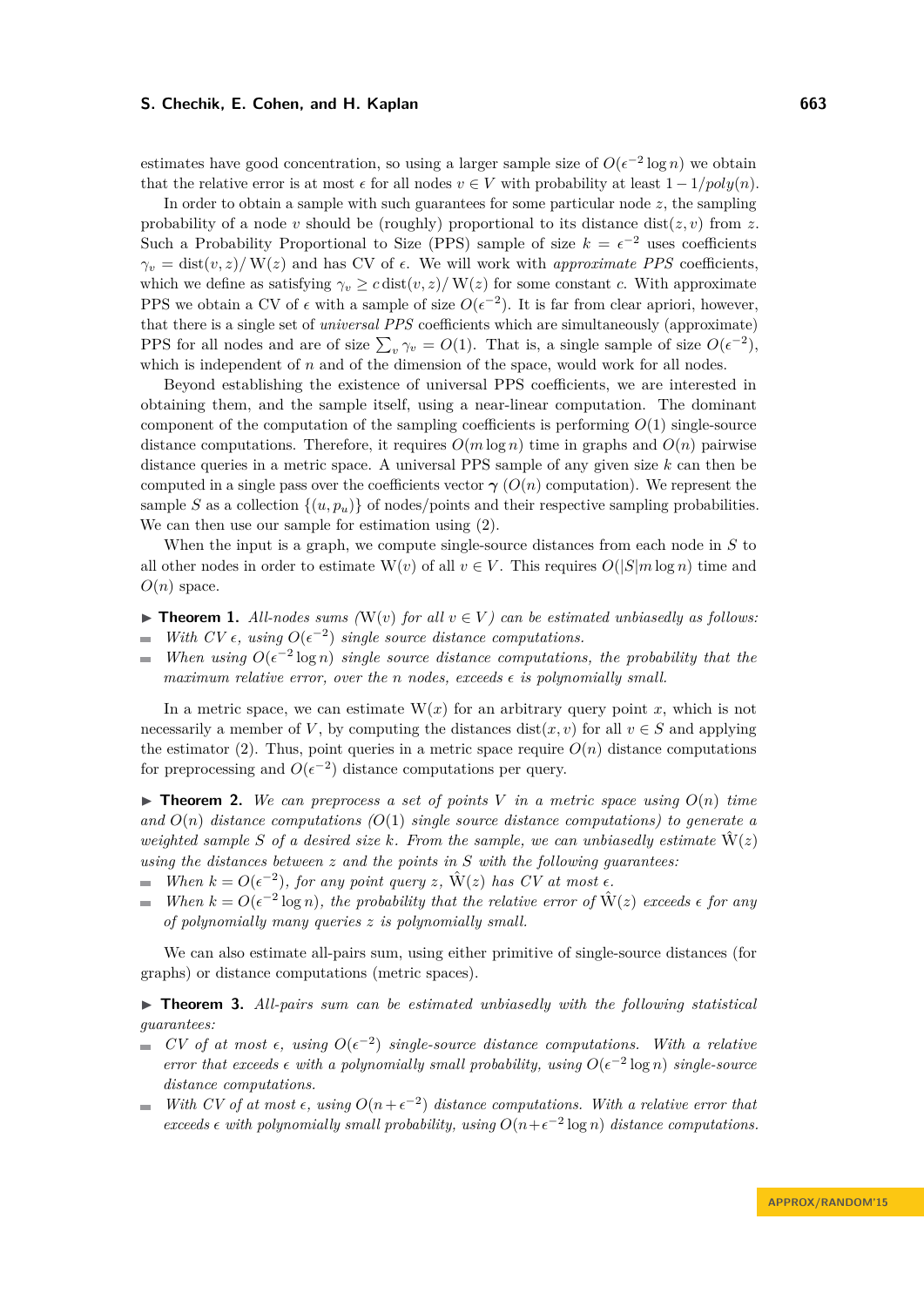The proof details are provided in Section [5.](#page-13-0) The part of the claim that uses single-source distance computations is established by using the estimate  $\widehat{APS}(V) = \frac{1}{2} \sum_{z \in V} \widehat{W}(z)$ . When the estimates have CV of at most  $\epsilon$ , even if correlated, so does the estimate  $\widehat{APS}(V)$ .<sup>[2](#page-5-1)</sup> For the high probability claim, we use  $O(\log n)$  single-source computations to ensure we obtain universal PPS coefficients with high probability (details are provided later), which imply that each estimate  $\hat{W}(z)$ , and hence the sum is concentrated.

For the second part that uses distance computations, we consider an approximate PPS distribution that is with respect to  $dist(u, v)$ , that is, the probability of sampling the pair  $(u, v)$  is at least  $c \text{dist}(u, v) / \text{APS}(V)$  for some constant c. We show that we can compactly represent this distribution as the outer product of two probability vectors of size *n*. Using this representation we can draw  $O(\epsilon^{-2})$  pairs independently in linear time, which we use for estimating the average.

Compared to the all-nodes sums algorithms of [\[6\]](#page-19-7), our result here improves the dependency in  $\epsilon$  from  $\epsilon^{-3}$  to  $\epsilon^{-2}$  (which is likely to be optimal for a sampling based approach), provides an unbiased estimates, and also facilitates approximate average distance oracles with very small storage in metric spaces (the approach of [\[6\]](#page-19-7) would require the oracle to store a histogram of distances from each of  $\epsilon^{-3}$  sampled nodes). For the all-pairs sum problem in graphs, we obtain an algorithm that uses  $O(\epsilon^{-2})$  single source distance computations, which improves over an algorithm that does  $O(\epsilon^{-3})$  single source distance computations implied by [\[6\]](#page-19-7). For the all pairs sum problem in a metric space, we obtain a CV of  $\epsilon$  using  $O(n + \epsilon^{-2})$ distance computation rather than  $O(n\epsilon^{-2})$  distance computations required by the algorithms in [\[2,](#page-19-12) [17\]](#page-19-10).

While our analysis does not optimize constants, our algorithms are very simple and we expect them to be effective in applications.

# <span id="page-5-0"></span>**2 Constructing the sample**

We present Algorithm [1](#page-6-1) that computes a set of sampling probabilities associated with the nodes of an input graph *G*. We use graph terminology but the algorithm applies both in graphs and in metric spaces. The input to the algorithm is a set  $S<sub>0</sub>$  of base nodes and a parameter  $k$  (we discuss how to choose  $S_0$  and  $k$  below). The algorithm consists of the following stages. We first compute a sampling coefficient  $\gamma_v$  for each node *v* such that  $\sum_{v} \gamma_{v} = O(1)$ . Then we use the parameter *k* and compute the sampling probabilities  $p_v = \min\{1, k\gamma_v\}$ . Finally we use the probabilities  $p_v$  to draw a sample of expected size  $O(k)$ , by choosing *v* with probability  $p_v$ . We usually apply the algorithm once with a pre-specified *k* to obtain a sample, but there are applications (see discussion in Section [8.4\)](#page-18-0) in which we want to choose the sample size adaptively using the same coefficients.

#### **Running time and sample size**

The running time of this algorithm on a metric space is dominated by  $|S_0|n$  distance computations. On a graph, the running time is  $|S_0|m\log n$ , and is dominated by the |*S*0| single-source shortest-paths computations. The expected size of the final sample *S* is  $\sum_{v} p_v \leq k \sum_{v} \gamma_v = O(k).$ 

<span id="page-5-1"></span><sup>&</sup>lt;sup>2</sup> In general if random variables *X* and *Y* have CV  $\epsilon$  then so does their sum:  $\frac{\text{Var}(X+Y)}{(E(X+Y))^2}$  =  $\frac{\text{Var}(X) + \text{Var}(Y) + 2\text{Cov}(X, Y)}{(E(X+Y))^2} \leq \frac{\text{Var}(X) + \text{Var}(Y) + 2\sqrt{\text{Var}(X) \text{Var}(Y)}}{(E(X+Y))^2} \leq \frac{\epsilon^2 (E(X))^2 + \epsilon^2 (E(Y))^2 + 2\epsilon^2 E(X)E(Y)}{(E(X+Y))^2} \leq \epsilon^2.$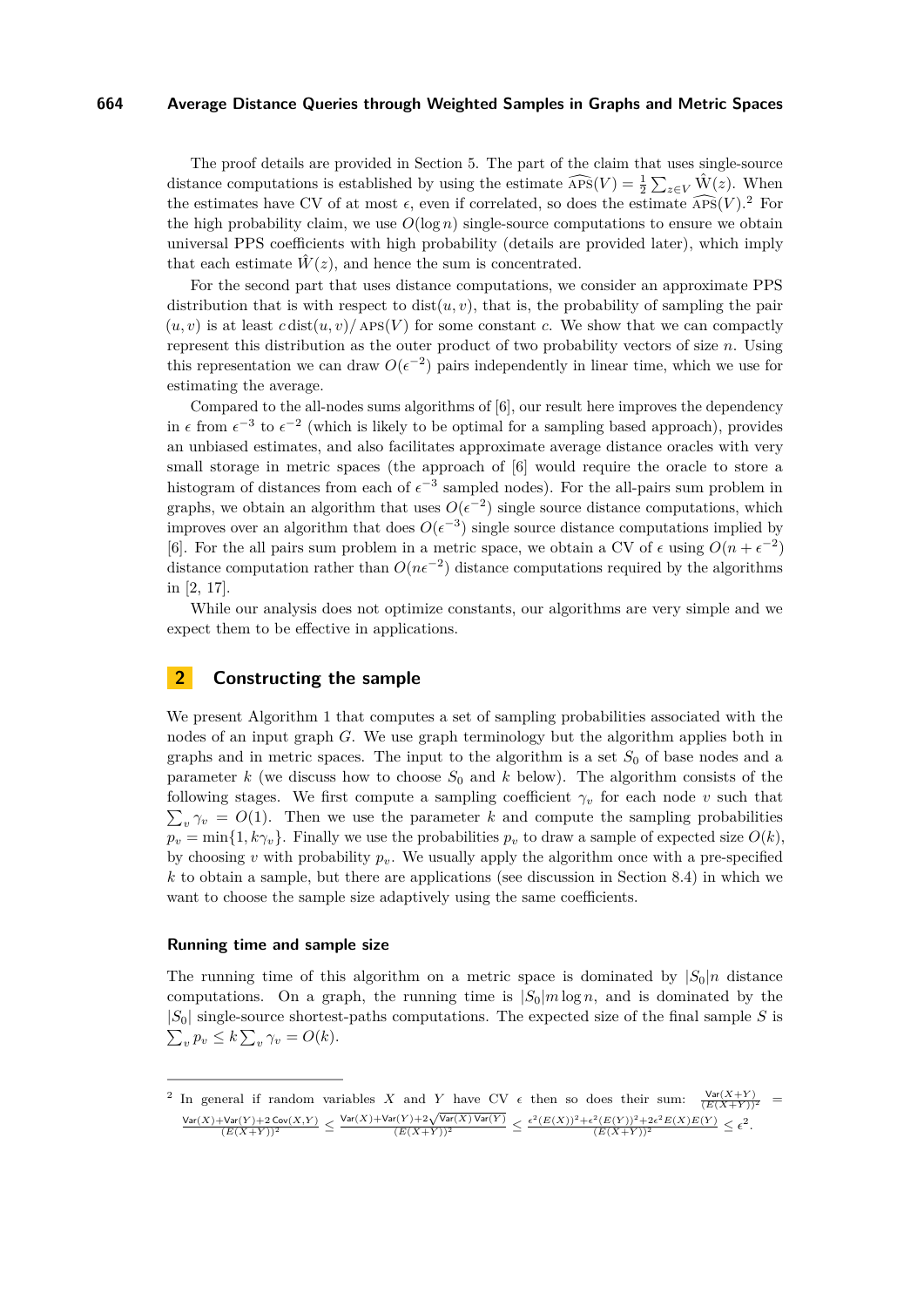<span id="page-6-1"></span>**Algorithm 1** Compute universal PPS coefficients and sample **Input:** Undirected graph with vertex set  $V$  or a set of points  $V$  in a metric space, base nodes *S*0, parameter *k* **Output**: A universal PPS sample *S* // Compute sampling coefficients *γ<sup>v</sup>* **foreach** *node v* **do**  $\gamma_v \leftarrow 1/n$ **foreach**  $u \in S_0$  **do** Compute shortest path distances  $dist(u, v)$  from *u* to all other nodes  $v \in V$  $W \leftarrow \sum_{v} \text{dist}(u, v)$ **foreach** *node v* ∈ *V* **do**  $\gamma_v \leftarrow \max\{\gamma_v, \frac{\text{dist}(u,v)}{W}\}$ **foreach** *node*  $v \in V$  **do** // Compute sampling probabilities  $p_v$  $| p_v \leftarrow \min\{1, k\gamma_v\}$  $S \leftarrow \emptyset$  // Initialize sample **foreach**  $v \in V$  **do** // Poisson sample according to  $p_v$ **if**  $rand() < p_v$  **then**  $\bigcup S \leftarrow S \cup \{(v, p_v)\}\$ **return** *S*

#### Choosing the base set  $S_0$

We will show that in order to obtain the property that each estimate  $\hat{W}(v)$  has CV  $O(\epsilon)$ , it suffices that the base set  $S_0$  includes a uniform sample of  $\geq 2$  nodes and we need to choose  $k = \epsilon^{-2}$ . Note that the CV is computed over the randomization in the choice of nodes to *S*<sup>0</sup> and of the sample we choose using the computed coeffcients. We will also introduce a notion of a *well positioned* node, which we precisely define in the sequel. We will see that when  $S_0$  includes such a node, we also have CV of  $O(\epsilon)$  with  $k = \epsilon^{-2}$ . This time using only the randomization in the selection of the sample. Moreover, if we choose  $k = \epsilon^{-2} \log n$  and ensure that  $S_0$  contains a well-positioned node with probability at least  $1 - 1/poly(n)$  then we obtain that the probability that the relative error exceeds  $\epsilon$  is polynomially small. We will see that most nodes are well positioned, and therefore, it is relatively simple to identify such a node with high probability.

# <span id="page-6-0"></span>**3 Estimation**

## **3.1 Centrality values for all nodes in a graph**

For graphs, we compute estimates  $\hat{W}(v)$  for all nodes  $v \in V$  as in Algorithm [2.](#page-7-1) We initialize all estimates to 0, and perform a SSSP computation from each node in  $u \in S$ . When scanning node *v*, during such SSSP computation, we add dist $(u, v)/p_u$  to the estimate  $\hat{W}(v)$ . The algorithms runs in  $O(|S|m \log n)$  time, dominated by the  $|S|$  SSSP computations from each node in the sample *S*.

## **3.2 Point queries (metric space)**

For a query point *z* (which is not necessarily a member of *V* ), we compute the distance dist(*z*, *x*) for all  $x \in S$ , and apply [\(2\)](#page-3-0). This takes |*S*| distance computations for each query.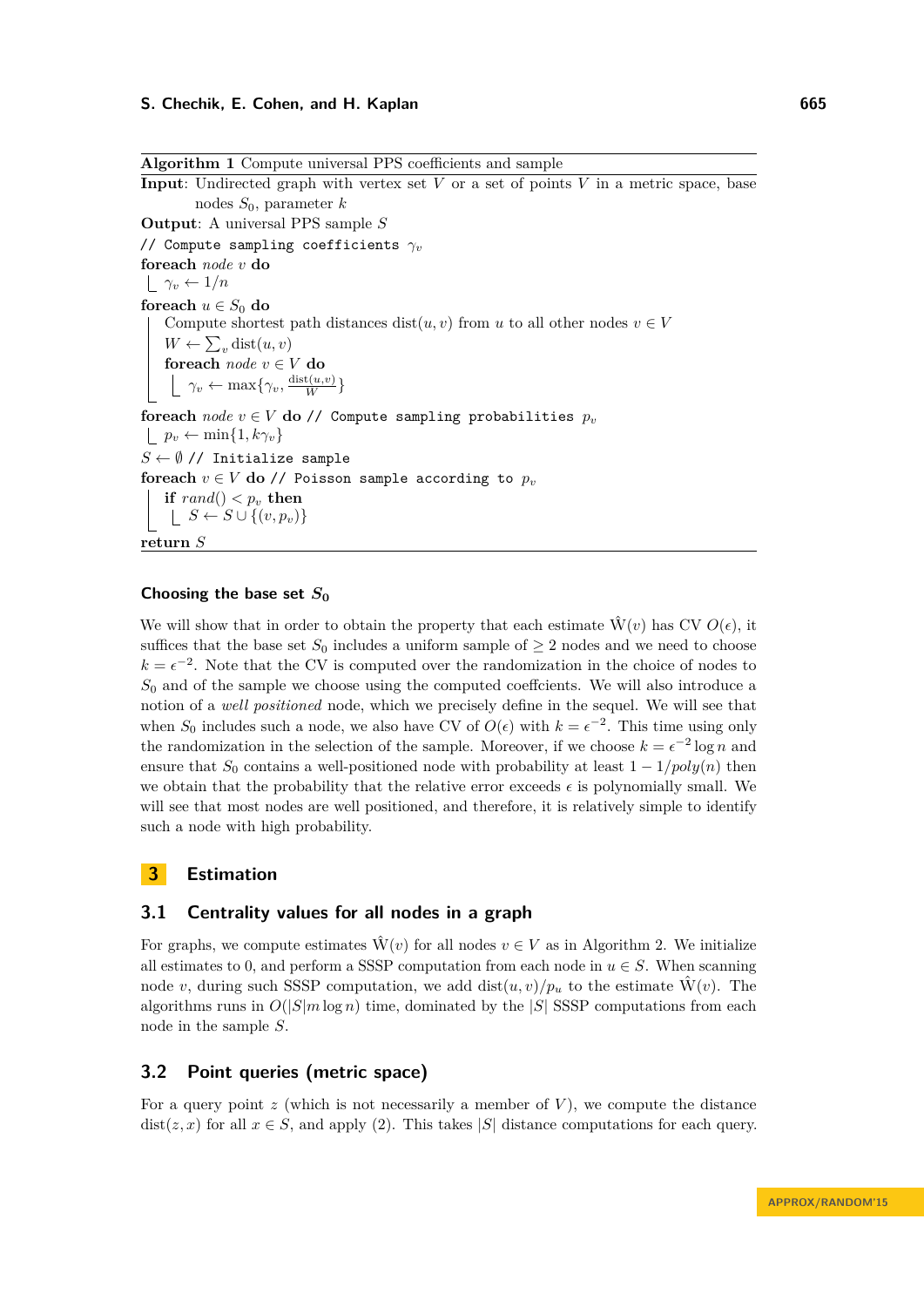<span id="page-7-1"></span>**Algorithm 2** Compute estimates  $\hat{W}(v)$  for all nodes *v* in the graph **Input**: Weighted graph *G*, a sample  $S = \{(u, p_u)\}\$ **foreach**  $v \in V$  **do**  $|\hat{\mathbf{W}}(v)| \leftarrow 0$ **foreach**  $u \in S$  **do** Perform a single-source shortest-paths computation from *u*. **foreach** *scanned node*  $v \in V$  **do**  $|\hat{\mathbf{W}}(v) \leftarrow \hat{\mathbf{W}}(v) + \text{dist}(u, v)/p_u$ **return**  $(v, \hat{W}(v))$  *for*  $v \in V$ 

# <span id="page-7-0"></span>**4 Correctness**

We first show (Section [4.1\)](#page-8-0) show that when  $k = \epsilon^{-2}$ , and  $S_0$  includes either a uniform sample of size at least 2 then each estimate  $\hat{W}(v)$  has CV of  $O(\epsilon)$ . We then define well-positioned nodes in Section [4.2](#page-9-0) and show that if  $S_0$  contains a well positioned node we and sample size is  $k = \epsilon^{-2}$  then the CV is  $O(\epsilon)$  (Section [4.3\)](#page-10-0) and when  $k = O(\epsilon^{-2} \log n)$ , the probability that the relative error exceeds  $\epsilon$  is polynomially small (Section [4.5\)](#page-11-0).

In Section [4.4](#page-11-1) we establish an interesting property of our sampling coefficients: They can not grow too much even if the base set  $S_0$  is very large. Clearly,  $\sum_{v} \gamma_v \leq 1 + |S_0|$ , but we will show that it is  $O(1)$  regardless of the size of  $S_0$ .

We start with some useful lemmas.

<span id="page-7-5"></span>**Example 4.** Suppose that  $S_0$  contains a node *u*. Consider a node *z* such that *u* is the  $(qn)^{th}$ *closest node to z. Then for all nodes v,*

<span id="page-7-2"></span>
$$
\gamma_v \ge \frac{1-q}{4} \cdot \frac{\text{dist}(z,v)}{\text{W}(z)} \tag{3}
$$

**Proof.** From the specification of Algorithm [1,](#page-6-1) the sampling coefficients  $\gamma_v$  satisfy

$$
\gamma_v \ge \max\left\{\frac{1}{n}, \frac{\text{dist}(u, v)}{\text{W}(u)}\right\} \tag{4}
$$

Let  $Q = \text{dist}(z, u)$ . Consider a classification of the nodes  $v \in V$  to "close" nodes and "far" nodes according to their distance from *z*:

$$
L \quad = \quad \{ v \in V \mid \operatorname{dist}(z,v) \leq 2Q \}
$$

<span id="page-7-4"></span>
$$
H = \{ v \in V \mid \text{dist}(z, v) > 2Q \} .
$$

Since  $\gamma_v \geq 1/n$ , for  $v \in L$  we have

$$
\gamma_v \ge \frac{1}{n} \ge \left(\frac{1-q}{2}\right) \left(\frac{2}{1-q}\right) \frac{1}{n} = \left(\frac{1-q}{2}\right) \left(\frac{2Q}{(1-q)Q}\right) \frac{1}{n} \ge \left(\frac{1-q}{2}\right) \frac{\text{dist}(z,v)}{\text{W}(z)},\tag{5}
$$

where the last inequality holds since for  $v \in L$  we have dist $(z, v) \leq 2Q$ , and since  $W(z) \geq$  $(1 - q) nQ$  if *u* is the  $(qn)$ th closest node to *z*.

For all *v*, we have that  $dist(u, v) \geq dist(z, v) - Q$  by the triangle inequality. We also have  $W(u) \leq W(z) + nQ$ . Substituting into [\(4\)](#page-7-2) we get that for every *v* 

<span id="page-7-3"></span>
$$
\gamma_v \ge \frac{\text{dist}(u, v)}{\text{W}(u)} \ge \frac{\text{dist}(z, v) - Q}{\text{W}(z) + nQ} \ . \tag{6}
$$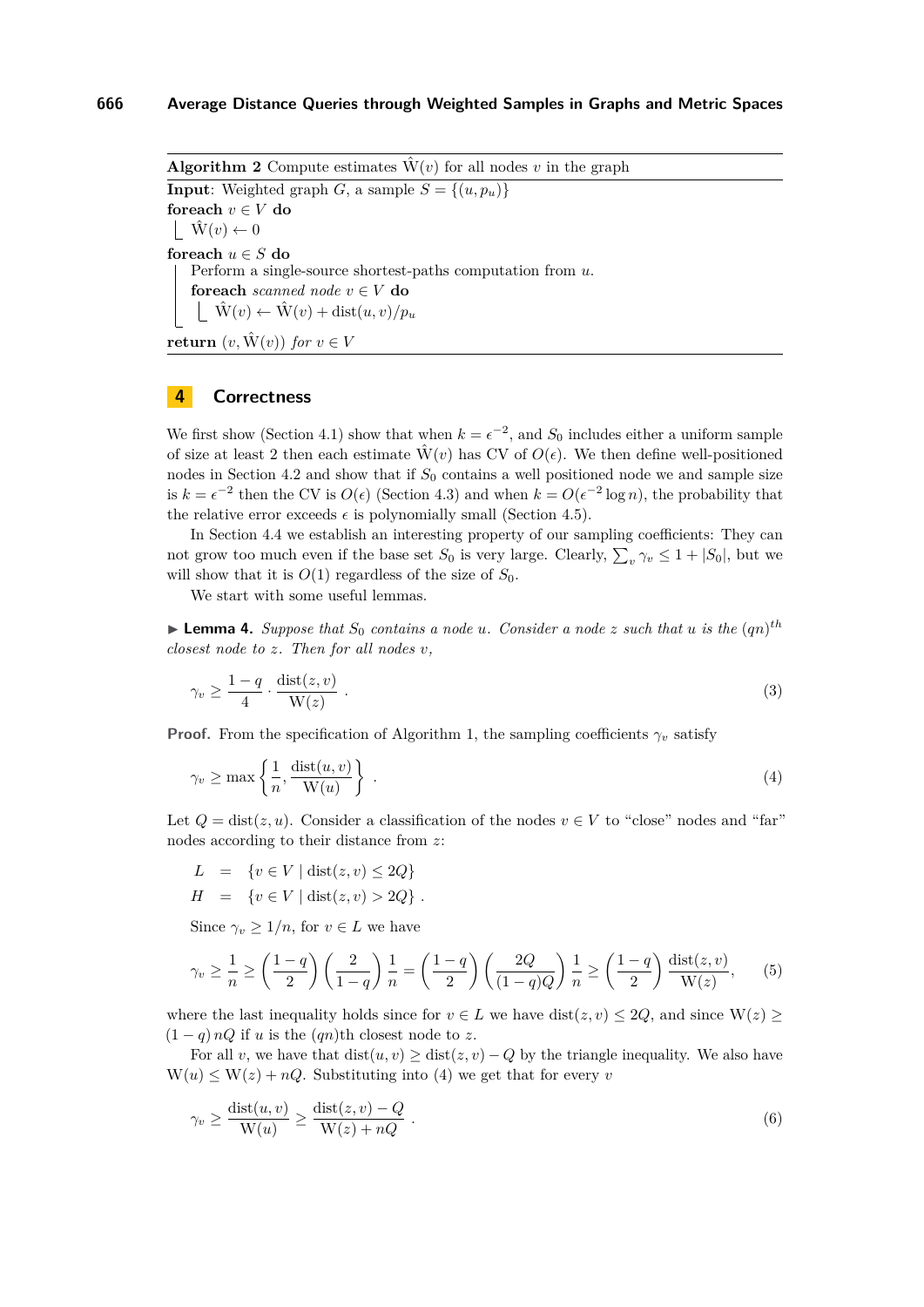In particular, for  $v \in H$ , we have

<span id="page-8-2"></span>
$$
dist(z, v) - Q \ge \frac{1}{2} dist(z, v) .
$$
\n<sup>(7)</sup>

As already mentioned, we also have  $W(z) \geq (1 - q) nQ$  and thus

$$
nQ \le \frac{W(z)}{1-q} \t{,} \t(8)
$$

<span id="page-8-1"></span>and

$$
W(z) + nQ \le W(z) \left( 1 + \frac{1}{1-q} \right) = W(z) \left( \frac{2-q}{1-q} \right) . \tag{9}
$$

Substituting [\(9\)](#page-8-1) and [\(7\)](#page-8-2) in [\(6\)](#page-7-3), we obtain that for  $v \in H$ ,

<span id="page-8-3"></span>
$$
\gamma_v \ge \frac{\text{dist}(z, v) - Q}{\text{W}(z) + nQ} \ge \frac{1}{2} \left( \frac{1 - q}{2 - q} \right) \frac{\text{dist}(z, v)}{\text{W}(z)} . \tag{10}
$$

The lemma now follows from  $(5)$  and  $(10)$ .

<span id="page-8-4"></span>**I Lemma 5.** *Consider a set of sampling coefficients*  $\gamma_v$  *such that for a node z, for all v and*  $f \circ f$  *for some*  $c > 0$ ,  $\gamma_v \geq c \frac{\text{dist}(z,v)}{\text{W}(z)}$ . Let *S* be a sample obtained with probabilities  $p_v = \min\{1, k\gamma_v\}$ *(as in Algorithm [1\)](#page-6-1), and let*  $\hat{W}(z)$  *be the inverse probability estimator as in* [\(2\)](#page-3-0)*. Then* 

$$
\mathsf{Var}[\hat{\mathbf{W}}(z)] \le \frac{\mathbf{W}(z)^2}{k \cdot c} \tag{11}
$$

**Proof.** The variance of our estimator is

$$
\begin{split} \mathsf{Var}[\hat{\mathbf{W}}(z)] &= \sum_{v} \left[ p_v \left( \frac{\operatorname{dist}(z, v)}{p_v} - \operatorname{dist}(z, v) \right)^2 + (1 - p_v) \operatorname{dist}(z, v)^2 \right] \\ &= \sum_{v} \left( \frac{1}{p_v} - 1 \right) \operatorname{dist}(z, v)^2 \,. \end{split} \tag{12}
$$

Note that nodes *v* for which  $p_v = 1$  contribute 0 to the variance. For the other nodes we use the lower bound  $p_v \geq ck \frac{\text{dist}(z,v)}{\text{W}(z)}$ .

$$
\sum_{v \in V} \left(\frac{1}{p_v} - 1\right) \text{dist}(z, v)^2 = \sum_{\substack{v \in V \mid p_v < 1}} \left(\frac{1}{p_v} - 1\right) \text{dist}(z, v)^2
$$
\n
$$
\leq \frac{W(z)}{k \cdot c} \sum_{v \in V} \text{dist}(z, v)
$$
\n
$$
\leq \frac{W(z)^2}{k \cdot c}.
$$

 $\blacktriangleleft$ 

## <span id="page-8-0"></span>**4.1 Base set containing a uniform sample**

We now consider a situation where  $S_0$  includes a uniform sample of nodes, and consider the corresponding expected approximation quality:

<span id="page-8-5"></span>**Lemma 6.** Suppose that  $S_0$  contains a uniform random sample of *b* nodes. Then for any *node z,*

$$
\mathsf{Var}[\hat{\mathbf{W}}(z)] \le \frac{\mathbf{W}(z)^2}{k} \frac{4b}{b-1} \tag{13}
$$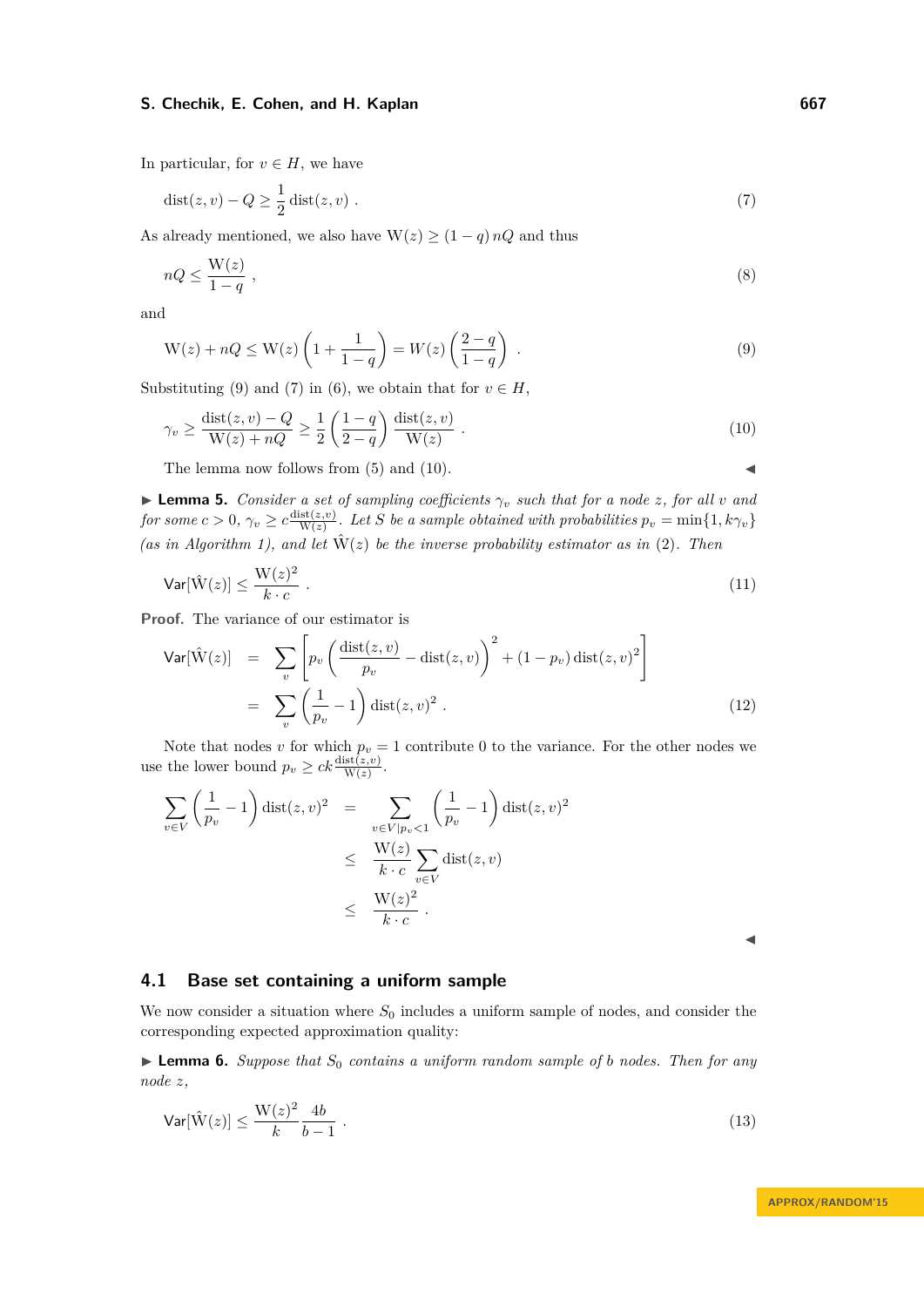**Proof.** We apply Lemma [5](#page-8-4) with the bound on the coefficients as in Lemma [4](#page-7-5) with *u* being the closest node to  $z$  in  $S_0$ . Assume that  $u$  is the  $x$ th closest node to  $z$ . By Lemma [4](#page-7-5) and Lemma [5](#page-8-4) we have

<span id="page-9-1"></span>
$$
\text{Var}[\hat{W}(z) \mid x] \le \frac{W(z)^2}{k} \frac{4}{1 - x/n} \tag{14}
$$

Observe that x is a random variable which is the rank  $(=$  position in the sorted order of the nodes by distance from *z*) of the closest node to *z* in a uniform sample of size *b*. In particular *x* take values  $\in \{1, 2, \ldots, n - b + 1\}$  (*x* = 1 iff *u* = *z*). We have that the probability of rank *x* is

$$
b\left(\frac{1}{n}\right)\left(\frac{n-x}{n-1}\right)\left(\frac{n-x-1}{n-2}\right)\cdots\left(\frac{n-x-b+2}{n-b+1}\right)\le b\left(1-\frac{x}{n}\right)^{b-1}
$$

*.*

 $\blacktriangleleft$ 

(We choose the random subset of  $S_0$  of *b* nodes without replacement, we split into *b* events according to the step in which the node of rank *x* is chosen. Other items should be chosen from the *n* − *x* nodes of rank larger than *x*. ) The variance  $Var[\hat{W}(z)]$  is the expectation, over  $x \in \{1, 2, ..., n - b + 1\}$ , of  $Var[\hat{W}(z) | x]$ . So from [\(14\)](#page-9-1), we get

$$
\begin{array}{rcl}\n\text{Var}[\hat{W}(z)] & \leq & \sum_{x=1}^{n-b+1} b \left( 1 - \frac{x}{n} \right)^{b-1} \left( \frac{W(z)^2}{k} \frac{4}{(1 - x/n)} \right) \\
& \leq & \frac{W(z)^2}{k} 4b \sum_{x=1}^{n-b+1} \left( 1 - \frac{x}{n} \right)^{b-2} \\
& \leq & \frac{W(z)^2}{k} 4b \int_0^1 (1 - y)^{b-2} dy \\
& = & \frac{W(z)^2}{k} \frac{4b}{b-1} \, .\n\end{array}
$$

It follows from Lemma [6](#page-8-5) that if we choose  $b \ge 2$  nodes uniformly into  $S_0$  and  $k = \epsilon^{-2}$ , then for any node *z*, our estimator has  $Var[\hat{W}(z)] = O(\epsilon^2 W(z)^2)$ . This concludes the proof of the per-node (per-point)  $O(\epsilon)$  bound on the CV of the estimator in the first part of Theorems [1](#page-4-0) and [2](#page-4-1) for a sample of size  $O(\epsilon^{-2})$ .

## <span id="page-9-0"></span>**4.2 Well-positioned nodes**

We provide a precise definition of a *well positioned* node. Let the *median distance* of a node *u*, denote by  $m(u)$ , be the distance between *u* and the  $\left[1 + n/2\right]$  closest node to *u* in *V*. Let MINMED =  $\min_{v \in V} m(v)$  be the minimum median distance of any node  $v \in V$ . In a metric space, we can define  $m(u)$  for any point *u* in the space (also for  $u \notin V$ ), and accordingly, define MINMED as the minimum  $m(u)$  over all points  $u$  in the metric space.

We say that a node *u* is *well positioned* if  $m(u) \le 2$  MINMED, that is,  $m(u)$ , the median distance of *u* is within a factor of 2 of the minimum median distance. We now show that most nodes are well positioned.

<span id="page-9-2"></span>**Example 7.** Let *v* be such that is  $m(v) =$ MINMED. Then all  $\begin{bmatrix} 1 + n/2 \end{bmatrix}$  nodes in V that *are closest to v are well positioned.*

**Proof.** Let *u* be one of the  $\left[1 + n/2\right]$  nodes closest to *v*. Then dist $(u, v)$  < MINMED and a ball of radius 2 MINMED around *u* contains all the  $\left[1 + n/2\right]$  nodes closest to *v*. So  $m(u) \leq 2$  MINMED.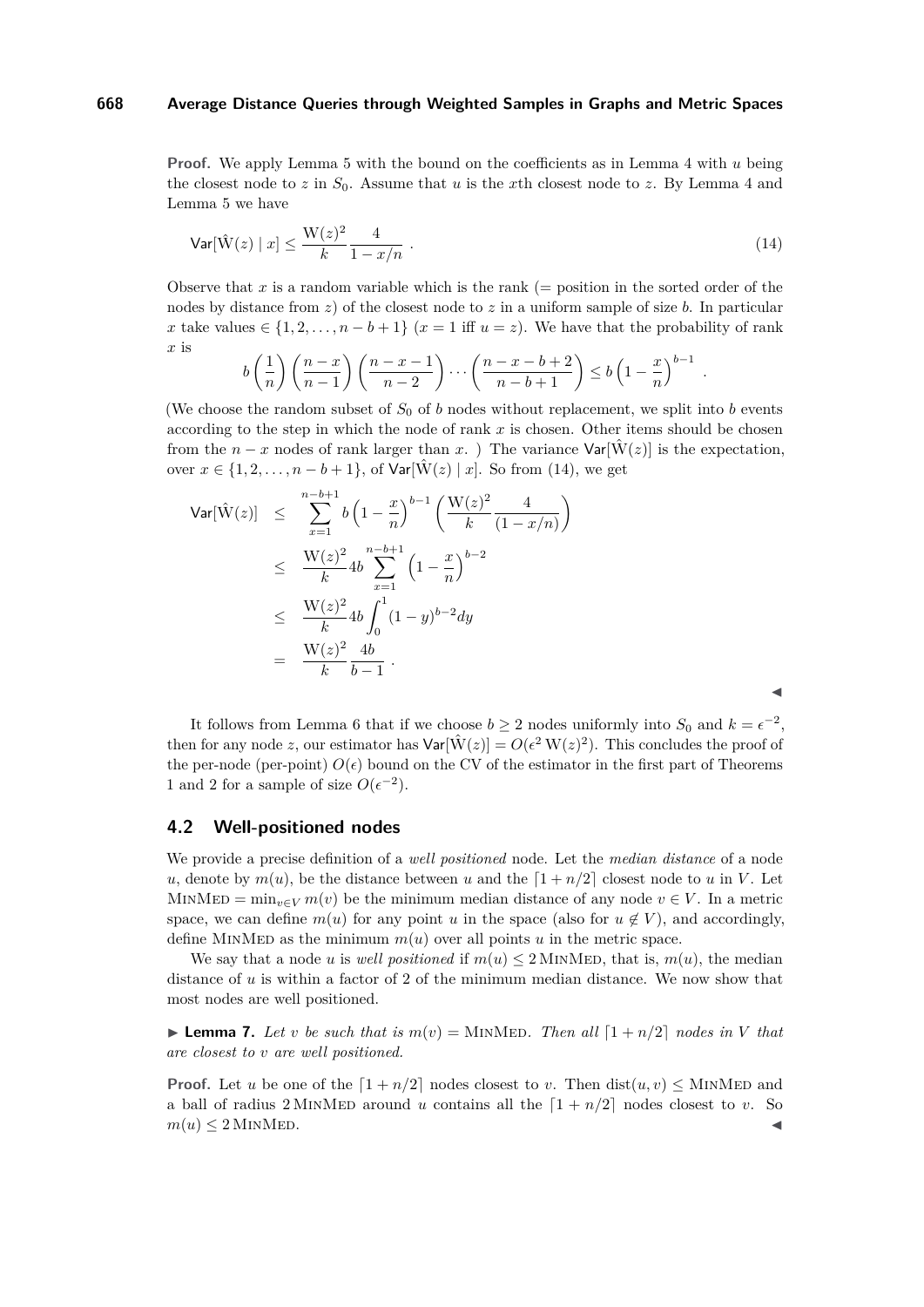We are interested in well positioned nodes because of the following property:

<span id="page-10-1"></span>**Lemma 8.** *If u is a well positioned node, then for every node <i>z we have that* dist(*z, u*)  $\leq$  $3m(z)$ .

**Proof.** For every two nodes *u* and *z* we have that  $dist(u, z) \le m(u) + m(z)$  since there must be at least one node x that is both within distance  $m(u)$  from u and within distance  $m(z)$ from *z*, and by the triangle inequality  $dist(u, z) \leq dist(u, x) + dist(x, z)$ . The lemma follows since if *u* is well positioned then  $m(u) \leq 2m(z)$ .

As we shall see, this means that sampling probabilities proportional to the distances from a well positioned node *u* approximate sampling probabilities proportional to the distances from any other node *z*, for nodes whose distance from *z* is substantially larger than  $m(z)$ .

## <span id="page-10-0"></span>**4.3 Base set with a well-positioned node**

We now consider the case where  $S_0$  contains a well-positioned node. We show that in this case the coefficients  $\gamma_v$  satisfy what we call a *universal PPS* property:

<span id="page-10-2"></span>**Example 9.** Suppose that  $S_0$  contains a well-positioned node *u*. Then for all nodes *v*,

<span id="page-10-3"></span>
$$
\gamma_v \ge \frac{1}{18} \max_z \frac{\text{dist}(z, v)}{\text{W}(z)} \tag{15}
$$

**Proof.** We show that for any node  $z, \gamma_v \geq \frac{1}{18}$  $\frac{\text{dist}(z,v)}{\text{W}(z)}$  using a variation of the proof of Lemma [4.](#page-7-5)

We partition the nodes into two sets. A set *L* which contains the nodes *v* such that  $dist(z, v) \leq 6m(z)$  and a set *H* which contains the remaining nodes. By the definition of  $m(z)$  we have that  $W(z) \geq m(z)(\lfloor \frac{n}{2} \rfloor - 1) \geq m(z) \frac{n}{3}$  (for  $n \geq 9$ ). We obtain that for all  $v \in L$ ,

$$
\frac{\text{dist}(v,z)}{\text{W}(z)} \le \frac{6m(z)}{m(z)\frac{n}{3}} = \frac{18}{n} .
$$

Therefore,

$$
\gamma_v \ge \frac{1}{n} \ge \frac{1}{18} \frac{\text{dist}(v, z)}{W(z)}.
$$

We next consider  $v \in H$ . Since *u* is well positioned, by Lemma [8](#page-10-1) we have that dist $(z, u)$  < 3*m*(*z*). From the triangle inequality, dist(*u, v*) ≥ dist(*z, v*) − dist(*z, u*) ≥ dist(*z, v*) − 3*m*(*z*) ≥ dist(*z*, *v*)/2. We also have  $W(u) \leq W(z) + n \text{ dist}(z, u) \leq W(z) + 3nm(z) \leq 9 W(z)$ . Therefore

$$
\gamma_v \ge \frac{\text{dist}(u, v)}{\text{W}(u)} \ge \frac{(\text{dist}(z, v)/2)}{9 \text{ W}(z)} = \frac{1}{18} \frac{\text{dist}(z, v)}{\text{W}(z)}.
$$

As a corollary, applying Lemma [5,](#page-8-4) we obtain:

▶ Corollary 10. *If*  $S_0$  *contains a well-positioned node, then for any node z,*  $Var[\hat{W}(z)]$  ≤  $18\frac{W(z)^2}{k}$  $\frac{(z)}{k}$ .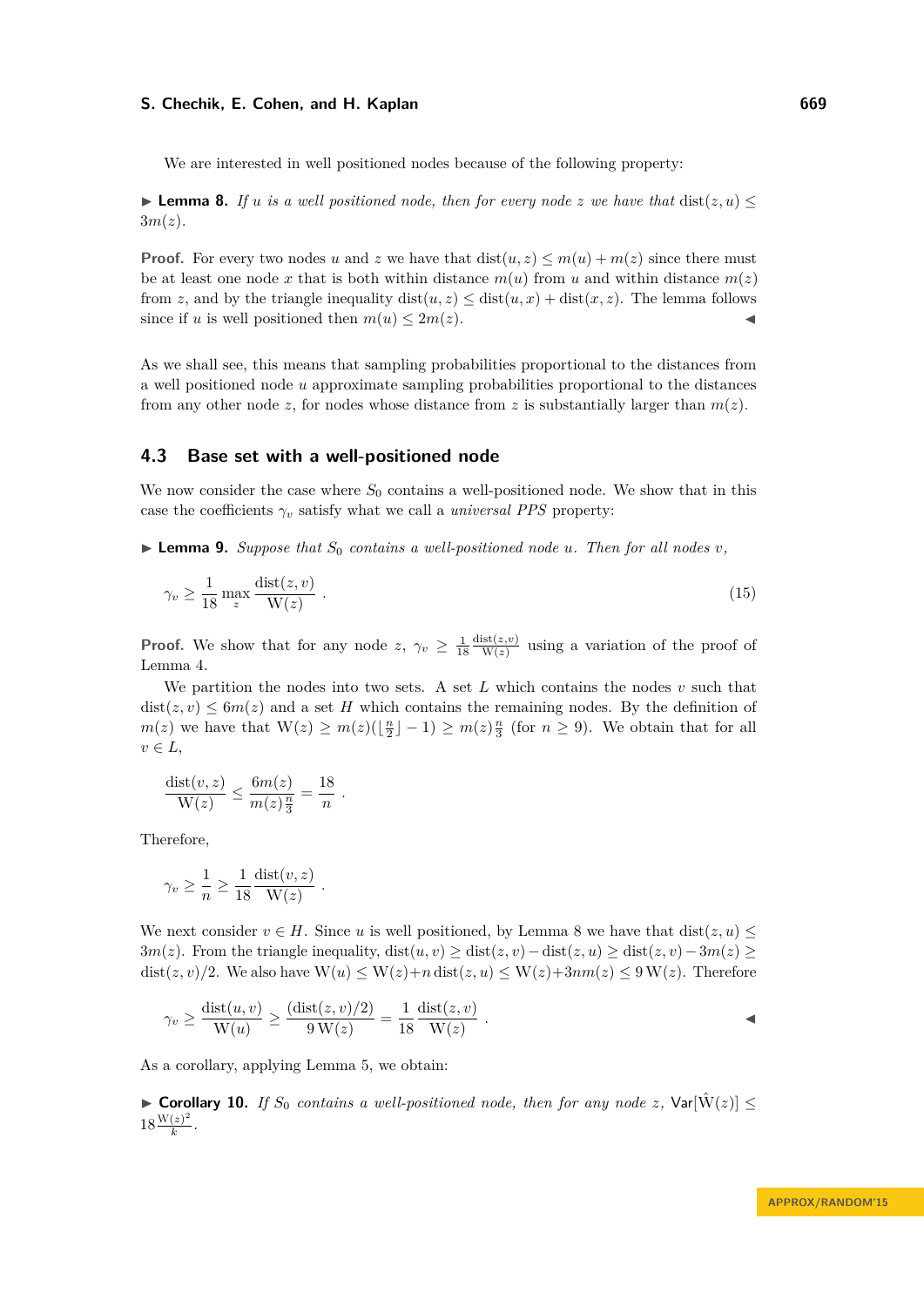## <span id="page-11-1"></span>**4.4 Upper bound on the sum of the coefficients**

One consequence of Lemma [9](#page-10-2) is that the coefficients  $\gamma_u$  cannot grow too much even if the base set  $S_0$  includes all nodes.

 $\blacktriangleright$  **Corollary 11.** Let

$$
\overline{\gamma}_v \equiv \max_z \frac{\text{dist}(z, v)}{\text{W}(z)}.
$$

*Then*

$$
\sum_{v} \overline{\gamma}_{v} = O(1) \ .
$$

**Proof.** Consider the case where  $S_0$  consists of a single well positioned node. By the definition of  $\gamma_v$  we have that  $\sum_v \gamma_v \leq 2$ . By Lemma [15](#page-10-3) we have  $\gamma_v \geq \frac{1}{18} \max_z \frac{\text{dist}(z,v)}{\text{W}(z)}$ . Therefore  $\sum_{v} \overline{\gamma}_v \leq 18 \sum_{v}$  $\gamma_v \leq 36.$ 

#### <span id="page-11-0"></span>**4.5 High probability estimates**

Lastly, we establish concentration of the estimates, which will conclude the proof of the very high probability claims in Theorem [1](#page-4-0) and [2.](#page-4-1)

We need the following lemma:

<span id="page-11-2"></span>I **Lemma 12.** *If our sampling coefficients are* approximate PPS *for a node z, that is, there is a constant c such that for all nodes*  $v, \gamma_v \geq c \frac{\text{dist}(z,v)}{\text{W}(z)}$ , and we use  $k = O(\epsilon^{-2} \log n)$ , then

$$
\Pr\left[\frac{|\hat{W}(z) - W(z)|}{W(z)} \ge \epsilon\right] = O(1/poly(n)) \ .
$$

**Proof.** We apply the Chernoff-Hoeffding bound. Let  $\tau = W(z)/(ck)$ . We have

$$
p_v \ge \min\{1, \text{dist}(z, v)/\tau\} = \min\{1, ck \text{ dist}(z, v)/\text{ W}(z)\} .
$$
 (16)

The contribution of a node *v* to the estimate  $\hat{W}(z)$  is as follows. If dist $(z, v) \geq \tau$ , then the contribution is exactly dist $(z, v)$ . Otherwise, the contribution  $X_v$  of node v is  $dist(z, v)/p_v \leq \tau$  with probability  $p_v$  and 0 otherwise.

The contributions  $X_v$  of the nodes with  $dist(z, v) \leq \tau$  are thus independent random variables, each in the range  $[0, \tau]$  with expectation dist $(z, v)$ . We complete the proof by applying the Chernoff-Hoeffding bound to bound the deviation of expectation of the sum of these random variables. We defer the details to the full version of the paper.

We need the condition of Lemma [12](#page-11-2) to hold for all nodes  $z$  with probability 1 −  $O(1/poly(n))$ . Equivalently, we would like  $\gamma$  to be universal PPS with very high probability. If so, we apply a union bound to obtain that the estimates  $W(z)$  for all nodes z have a relative error of at most  $\epsilon$  with probability  $1 - O(1/poly(n))$ . The same argument applies to polynomially many queries in metric spaces.

It follows from Lemma [9](#page-10-2) that we obtain the universal PPS property if  $S_0$  includes a well positioned node. We would like this to happen with very high probability. We mention several ways to achieve this effect: (i) Since most nodes are well positioned (Lemma [7\)](#page-9-2), taking a uniform random sample *U* of  $O(\log n)$  nodes, and choosing the node  $u = \arg \min_{u \in U} m(u)$ with minimum distance to its  $n/2 + 1$  closest node, means that we are guaranteed with probability  $1 - 1/poly(n)$  that *u* is well positioned. This identification step involves  $O(\log n)$ single-source distance computations. (ii) Alternatively, we can ensure that  $S_0$  contains a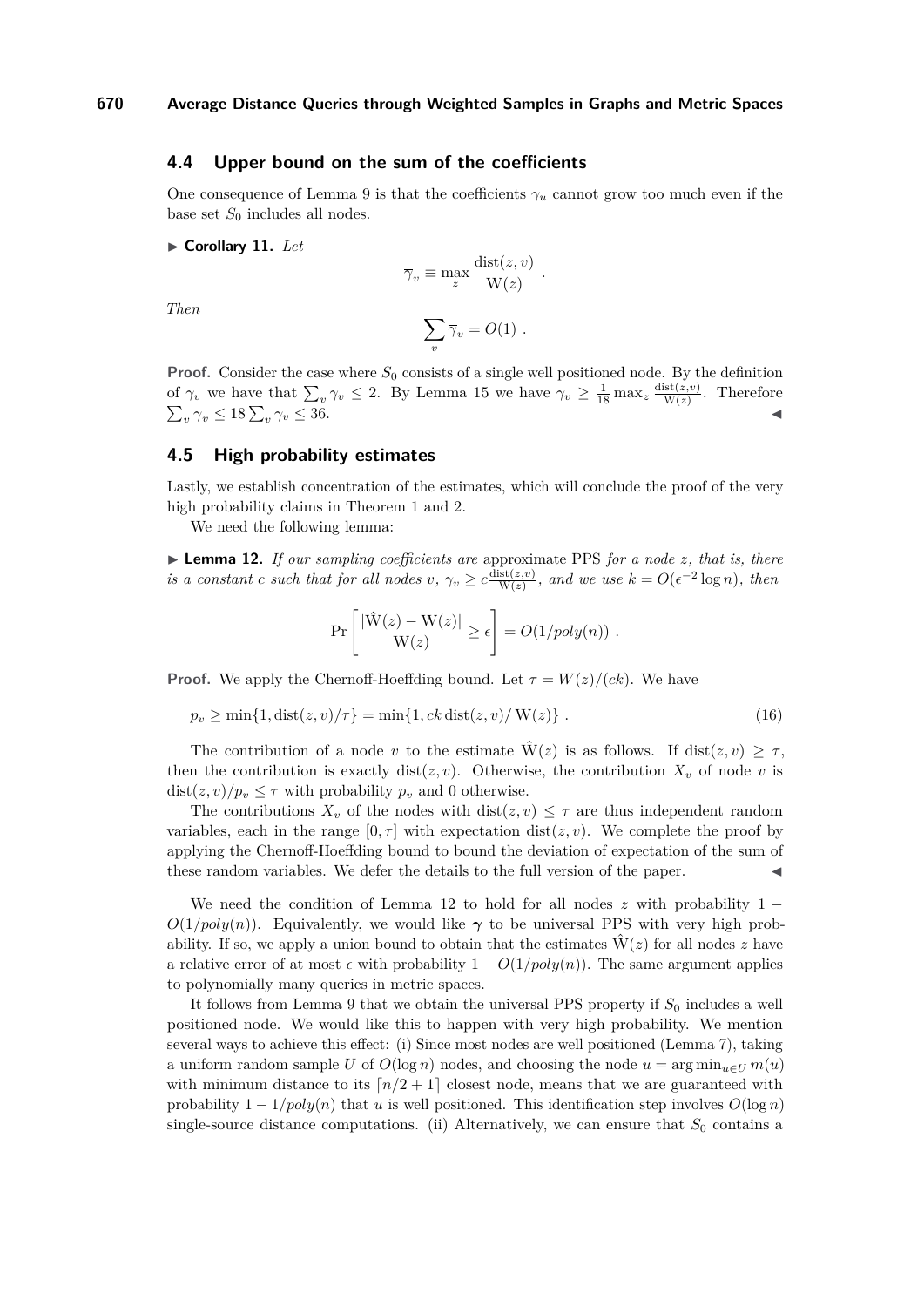well positioned node (with a polynomially small error) by simply placing  $O(\log n)$  uniformly selected nodes in  $S_0$ . The computation of the coefficients will then require  $O(\log n)$  singlesource distance computations. (iii) Lastly, if  $S_0$  contains  $O(\log n)$  uniformly selected nodes then we can apply a direct argument that with a polynomially small error for each node *z*, one of the  $\lceil n/2 + 1 \rceil$  closest nodes to *z* is in *S*<sub>0</sub>. This means we can apply Lemma [4](#page-7-5) with  $q \leq 0.5$  to obtain that with a polynomially small error, the sampling probabilities are approximate PPS for all nodes and thus universal PPS with a polynomially small error.

To establish the second part of Theorem [2](#page-4-1) in metric spaces, we would like to identify a well positioned node with a polynomially small  $(O(1/poly(n)))$  error using only  $O(n)$ distance computations, which is more efficiently than by using  $O(\log n)$  single-source distance computations.

To do so, we first provide a slightly relaxed definition of well positioned node and show that it retains the important properties. We will then show that a "relaxed" well positioned node can be identified with very high probability using only  $O(\log^2 n)$  distance computations. When we identify such a node, we can use it in the base set  $S_0$ . This means we can use  $O(n)$  distance computations in total to compute coefficients  $\gamma$  which are universal PPS with a polynomially small error. We then use  $O(n)$  time to compute a sample of size  $k = O(\epsilon^{-2} \log n)$ , and use this sample to process point queries.

What remains is to introduce the relaxed definition of a well-positioned node and show that it has the claimed properties.

#### <span id="page-12-0"></span>**4.6 Relaxed well positioned points**

For  $Q \geq [1+n/2]$ , we define the *Q*-quantile distance  $m_Q(v)$  for a point *v* as the distance of the  $Q$ th closest point to *v*. We then define MINMED<sub>*Q*</sub> as the minimum  $Q$ -quantile distance over all points. Now, we define a point *v* to be *Q* well positioned if  $m_{[1+n/2]}(v) \le 2$  MINMED<sub>*Q*</sub>.

Now observe that at least half the points have  $m_Q(v) \leq 2$  MINMED<sub>Q</sub> and in particular are well positioned (extension of Lemma [7\)](#page-9-2). Also observe that if *z* is *Q* well positioned then for any node *u*,  $dist(z, u) \leq 3m_Q(u)$  (extension of Lemma [8\)](#page-10-1). We can also verify that for any  $Q < 0.6n$  (any constant strictly smaller than 1 would do), a base set  $S_0$  containing one *Q* well positioned point would also yield coefficients that satisfy the universal PPS property, albeit with a slightly larger constant.

We next show that we can identify a  $0.6n$  well positioned point within a polynomially small error using very few distance computations:

<span id="page-12-1"></span>► **Lemma 13.** We can identify a 0.6*n* well positioned point with probability  $1 - O(1/poly(n))$ *using*  $O(\log^2 n)$  *distance computations.* 

**Proof.** We choose uniformly at random a set of points *C* of size *O*(log *n*). For each point in  $v \in C$ , we choose a uniform sample  $S_v$  of  $O(\log n)$  points and compute the 0.55 quantile of  $\{dist(v, u) \mid u \in S_v\}$ . We then return the point  $v \in C$  with the minimum sample 0.55 quantile.

We refer to *C* as the set of candidates. Note that since at least half the points  $v \in V$ are such that  $m_{0.6n}(v) \leq 2$  MINMED<sub>0.6</sub>*n*, the set *C* contains such a point with probability  $1 - O(1/poly(n)).$ 

The estimates are such that with probability  $1 - O(1/poly(n))$ , for all points in *C*, the sample 0*.*55 quantile is between the actual 0*.*5 and 0*.*6 quantiles. Therefore the point we returned (with a polynomially small error) has  $m_{0.5n}$  at most the smallest  $m_{0.6n}$  in *C*, which is at most  $2$  MINMED<sub>0.6*n*</sub>.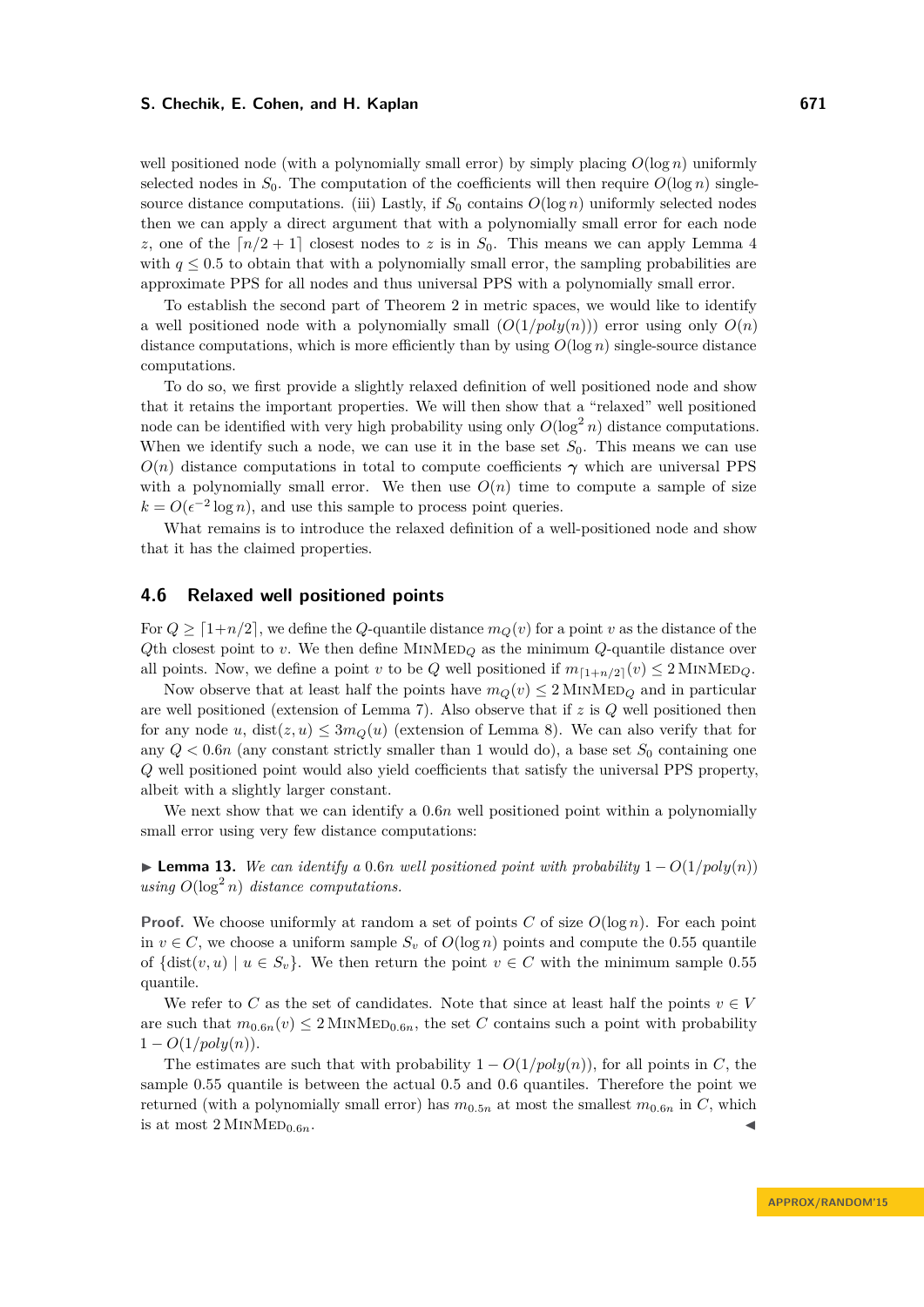# <span id="page-13-0"></span>**5 All-pairs sum**

We now establish the claims of Theorem [3](#page-4-2) for the all-pairs sum problem. We start with the first part of the claim, which is useful for graphs, estimates  $\text{APS}(V)$  using single-source computations. To do so, we apply Algorithm [1](#page-6-1) to compute sampling coefficients  $\gamma$  and then apply Algorithm [2](#page-7-1) to compute estimates  $\hat{W}(v)$  for all *v*. Finally, we return the estimate  $\widehat{\text{APS}}(V) = \frac{1}{2} \sum_{z \in V} \hat{W}(z).$ 

To obtain an estimate  $\widehat{APS}(V)$  with CV of at most  $\epsilon$ , we choose a base set  $S_0$  that contains 2 uniformly sampled nodes when applying Algorithm [1.](#page-6-1) We then use sample size of  $O(\epsilon^{-2})$ to ensure that the per-node estimates  $\hat{W}(z)$  have CV of at most  $\epsilon$ . Note that the estimates of different nodes are correlated, as they all use the same sample, but the CV of the sum of estimates each with CV of at most  $\epsilon$  must be at most  $\epsilon$ . The total time amounts to  $O(\epsilon^{-2})$ single-source distance computations.

To obtain universal PPS with polynomially small error we can identify a well positioned node with a polynomially small error, which can be done using  $O(\log n)$  single-source computations. We then compute the sampling coefficients  $\gamma$  for a base set that contains this well-positioned node. (Which uses a single-source distance computation). The sampling coefficients we obtain have the universal PPS property and the sample-based estimates are concentrated. A sample size of size  $O(\epsilon^{-2} \log n)$  would yield a relative error of at most  $\epsilon$ with probability  $1 - 1/poly(n)$ , for each  $\hat{W}(z)$  and thus for the sum  $\widehat{APS}(V)$ . In total, we used  $O(\epsilon^{-2} \log n)$  single-source computations.

The remaining part of this section treats the second part of the claim of Theorem [3,](#page-4-2) which applies to the all-pairs sum problem in metric spaces. We start with an overview of our approach. In order to obtain a good sample of pairs, we would like to sample pairs proportionally to  $p_{ij} = \frac{\text{dist}(i,j)}{\text{APS}(V)}$ . The obvious difficulty we have to overcome is that the explicit computation of the probabilities  $p_{ij}$  requires a quadratic number of distance calculations.

Our first key observation is that we can obtain a sample with (nearly) the same statistical guarantees if we relax a little the sampling probabilities and the sample size: For some constant *c*  $\geq$  1, we work with probabilities that satisfy  $p_{ij} \geq c^{-1} \frac{\text{dist}(i,j)}{\text{APS}(V)}$  and use a sample of size  $k = c\epsilon^{-2}$ .

We use independent sampling with replacement to compute a multiset *S* of pairs of points from  $V \times V$ . The estimator we use is the sample average inverse probability estimator:

$$
\widehat{\rm APS}(V) = \frac{1}{|S|} \sum_{(i,j) \in S} \text{dist}(i,j)/p_{ij} .
$$

This sample average is an unbiased estimate of  $\text{APS}(V)$  and has CV of at most  $\sqrt{k/c}$  which is  $\epsilon$ when we use sample size  $k = c\epsilon^{-2}$ . Moreover, each summand is by definition at most  $c \text{APS}(V)$ and therefore we obtain concentration by a direct application of Hoeffding's inequality: The probability of a relative error that is larger than  $\epsilon$  when the sample size is  $k$  is at most  $2e^{-2k\epsilon^2c^{-2}}$ . In particular, if we take a sample size that is  $O(\epsilon^{-2}\log n)$ , we obtain that the probability that the relative error exceeds  $\epsilon$  is polynomially small in *n*.

We next discuss how we facilitate such sampling efficiently. We would like to be able to sample with respect to relaxed  $p_{ij}$  and also have the sampling probabilities available for estimation. We show that we can express a set of relaxed probabilities (for some constant *c*) as the outer product of two probability distributions over points,  $\gamma \rho^T$ . The distribution  $\gamma$ has the universal PPS property with respect to some constant  $c'$ . The probability distribution *<i><i>ρ* has the property that for some constant *c*'', for all *v*,  $\rho_v \ge c'' \frac{W(v)}{\sum_{v} W(v)}$  $\frac{w(v)}{w(u)}$ . We now observe that for some constant  $c = c'c''$ , for all pairs  $u, v, \rho_u \gamma_v \geq c \frac{\text{dist}(u,v)}{\text{APS}(V)}$ . That is, we can sample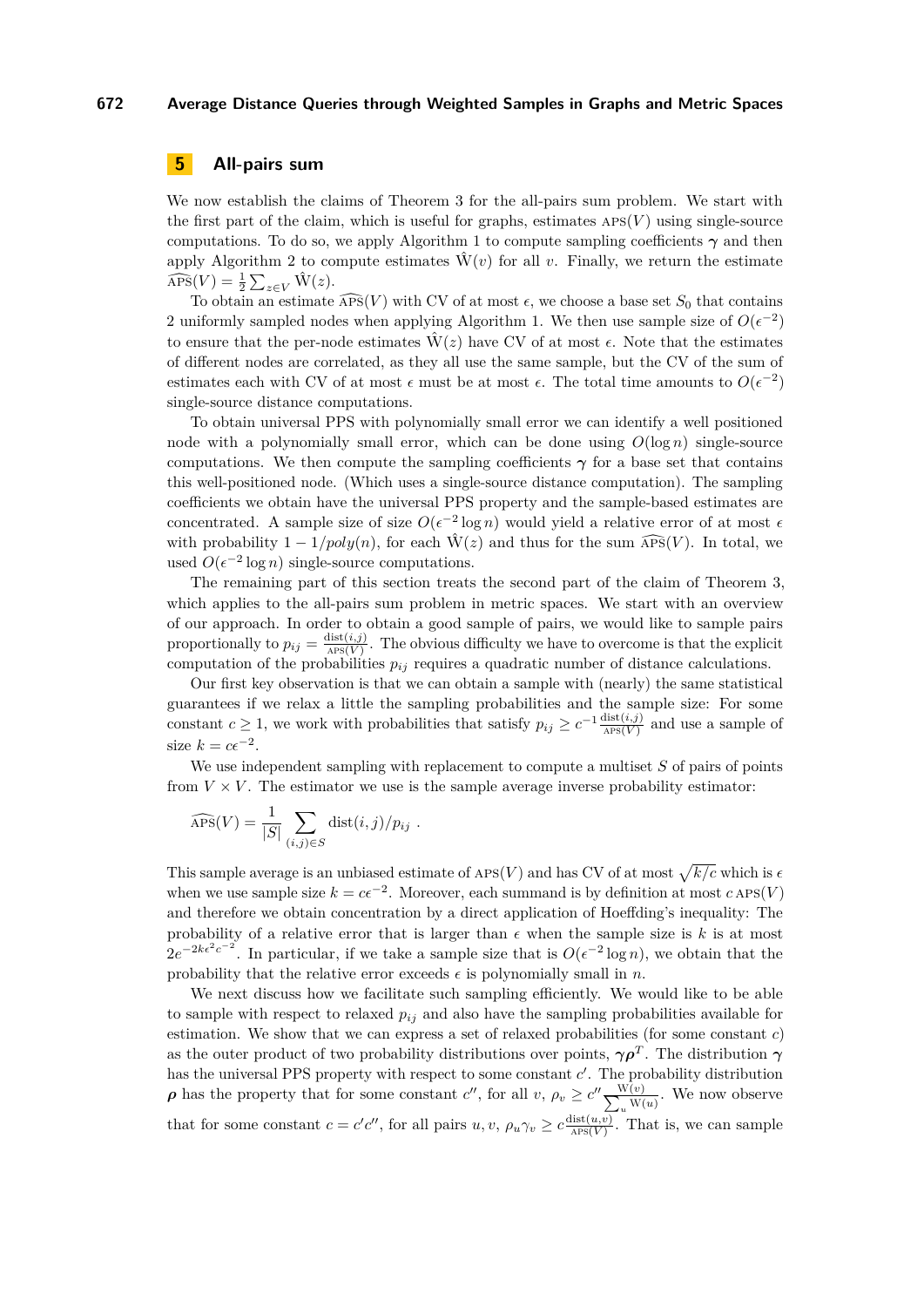according to  $p_{uv} = \rho_u \gamma_v$  and satisfy the relaxed conditions and obtain the desired statistical guarantees.

What remains is to provide details on (i) how we use the vectors  $\gamma$  and  $\rho$  to obtain a sample of pairs and (ii) how we compute such vectors that satisfy our conditions within a polynomially small error. These are addressed in the next two subsections.

## **5.1 Sampling pairs using the coefficient vectors**

We show how we obtain *k* samples  $(v, u)$  from  $\gamma_v \rho_u$  efficiently, using computation that is  $O(n+k)$ . Many sampling schemes (with or without replacement) will have the concentration properties we seek and the implementations are fairly standard. For completeness, we describe a scheme that computes independent samples with replacement. Our scheme obtains a sample from  $V \times V$  by sampling independently a point *i* according to the probability distributions  $\gamma$  and a point *j* according to distribution  $\rho$  and returning  $(i, j)$ .

What remains is to describe how we can obtain *k* independent samples with replacement from a probability vector  $\gamma$  in time  $O(n+k)$ .

We arbitrarily order the points, WLOG  $i \in V$  is the *i*th point in the order. We compute  $a_i = \sum_{h \lt i} \gamma_h$  and associate the intervals  $[a_i, a_i + \gamma_i]$  with the point *i*.

To randomly draw a point  $i \in V$  according to  $\gamma$ , we can draw a random number  $x \sim U[0,1]$ and take the point  $i \in V$  such that  $x \in [a_i, a_i + \gamma_i)$ . If we have k sorted random values, we can map all of them to points in  $V$  in  $O(n)$  time using one pass on the sorted values and the sorted nodes. For completeness, we describe one way to obtain a sorted set of *k* independent random draws  $x_1, \ldots, x_k \sim U[0, 1]$  using  $O(k)$  operations: (i) We draw *k* values  $y_1, \ldots, y_k$ where  $y_i \sim Exp[k+1-i]$  is exponentially distributed with parameters  $k+1-i$ . This can be done by drawing independent uniform  $u_i \sim U[0, 1]$  and take  $y_i = -\ln(u_i)/(k+1-i)$ . (iii) Now observe that  $x'_i \equiv \sum_{j \leq i} y_j$  for  $i \in [k]$  are *k* independent exponential random variables with parameter 1 which are sorted in increasing order. We can then transform  $x_i'$  to uniform random variables  $x_i$  using  $x_i = 1 - \exp(-x_i')$ . Since the transformation is monotone, we obtain that  $x_i$  are sorted. Note that prefix sums of  $y_j$  and hence all  $x_i$  can be computed in  $O(k)$  operations. Also note that we only need precision to the point needed to identify the point that each *x<sup>i</sup>* maps into.

## **5.2 Computing the coefficient vectors**

We recall that universal PPS coefficients can be computed using Algorithm [1](#page-6-1) using *n* distance computations (and  $O(n)$  additional computation), when our base set  $S_0$  contains a well positioned point. The probability vector  $\gamma$  we work with is the universal PPS coefficients scaled to have a sum of 1.

We next discuss how we obtain the probability distribution  $\rho$ . We show that given a 0.6*n* well positioned point (see Section [4.6\)](#page-12-0), we can compute  $\rho$ <sup>*v*</sup> that has the claimed properties with very high probability. From Lemma [13,](#page-12-1) we can identify a point that is 0.6*n* well positioned with probability at least  $(1 - 1/poly(n))$ , using only  $O(log<sup>2</sup> n)$  distance computations. We use the following lemma, which a variation of claim used for the pivoting upper bound estimate in [\[6\]](#page-19-7). What it roughly says is that for any node *u* and any node *z* that is within a constant times some quantile distance from  $u$ , we can get a constant factor approximation of  $W(u)$  from  $W(z)$  and dist $(u, z)$ .

 $\triangleright$  **Lemma 14.** *Consider a point u and a point z such that* dist $(u, z)$  *is at most c times the distance of the*  $(qn)^{th}$  *closest point to u. Then* 

$$
W(u) \le n \operatorname{dist}(u, z) + W(z) \le \left(1 + \frac{2c}{1 - q}\right) W(u) .
$$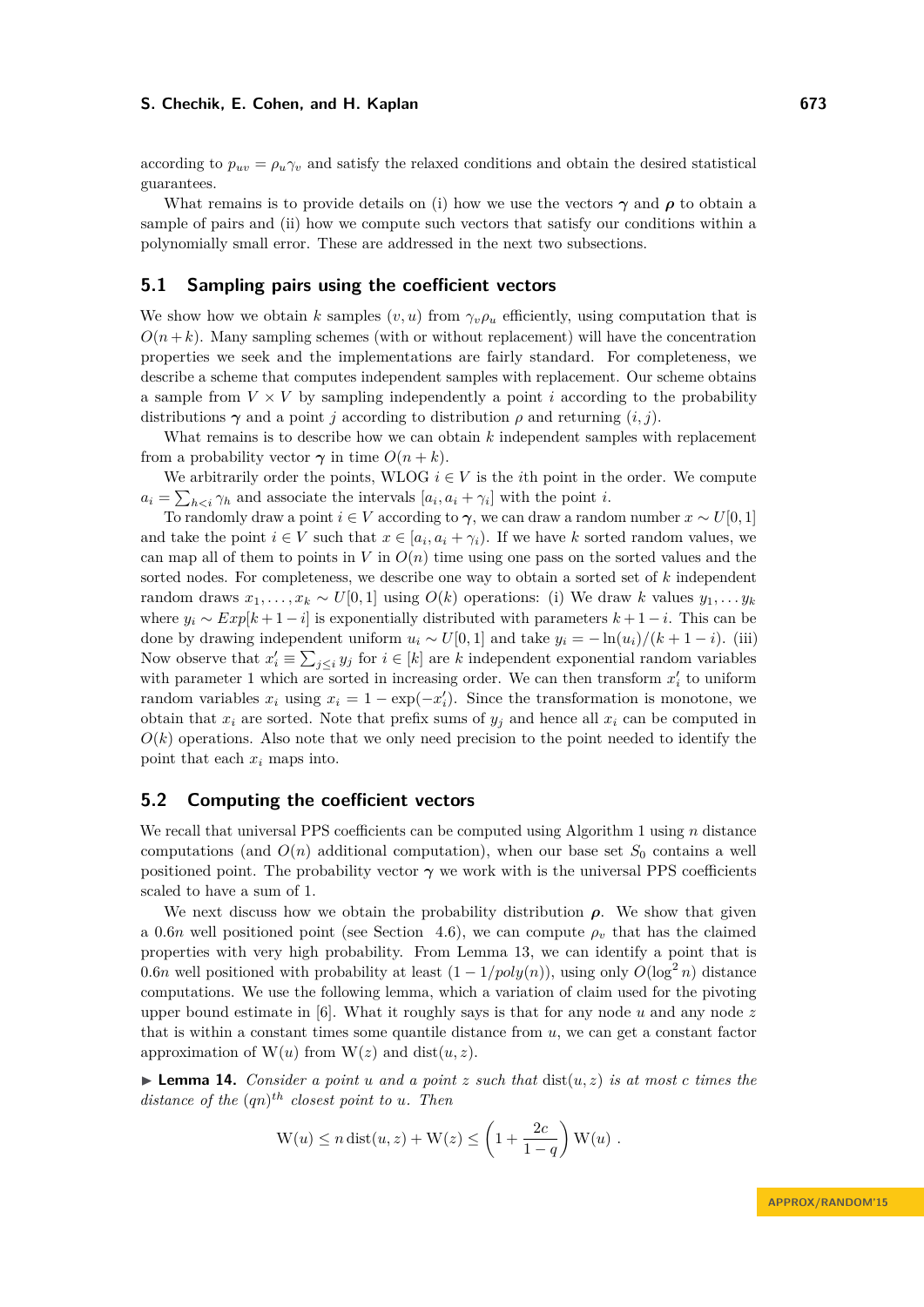**Proof.** Left hand side is immediate from the triangle inequality. To establish the right hand side, first note that  $(1 - q)n$  of the points are at least as far as dist $(z, u)/c$ , thus  $W(u) \geq \frac{(1-q)}{c}$  $\frac{-q}{c}n \text{ dist}(u, z)$ . From triangle inequality we have  $\mathcal{W}(z) \leq \mathcal{W}(u) + n \text{ dist}(u, z)$ . Combining we get:

$$
W(z) + n \operatorname{dist}(u, z) \le W(u) + 2n \operatorname{dist}(u, z) \le (1 + \frac{2c}{1 - q}) W(u) .
$$

Now consider a point *z* that is 0*.*6*n* well positioned and using the rough estimates

$$
\hat{\mathrm{W}}'(u) = n \operatorname{dist}(u, z) + \mathrm{W}(z)
$$

for all points *u* and accordingly the sampling probabilities

$$
\rho_i = \frac{\hat{W}'(i)}{\sum_j \hat{W}'(j)}.
$$

By definition, for all points *u*, the point *z* satisfies dist $(u, z) \leq 3m_{0.6n}(u)$ . We therefore can apply the lemma with  $q = 0.6$  and  $c = 3$  and obtain that for all  $v, \rho_v \geq \frac{1-q}{1-q+2c} \sum_{n=1}^{\infty}$ W(*v*)  $\frac{w(v)}{y}$ . Note that given *z*, the vector  $\rho$  can be computed for all points using *n* distance computations, from z to all other points.

## <span id="page-15-0"></span>**6 Uniform sampling based estimates**

For completeness, we briefly present another solution for the all-points/nodes problem that is based on uniform sampling. The disadvantages over our weighted sampling approach is that it provides biased estimates and requires  $\epsilon^{-2} \log n$  samples even when we are interested only in per-query guarantees.

To do so, we use a key lemma proved by Indyk [\[18,](#page-20-4) [17\]](#page-19-10). A proof of this lemma also appears in [\[22\]](#page-20-6), and used to establish the correctness of his approximate 1-median algorithm.

<span id="page-15-1"></span>**► Lemma 15.** Let  $Q \subset V$ ,  $|Q| = k$  sampled uniformly at random (from all subsets of size k). *Let u* and *v be two vertices such that*  $W(v) \ge (1 + \epsilon) W(u)$ *. Then*  $Pr(W_Q(u) > W_Q(v)) \le$  $e^{-\epsilon^2|Q|/64}$ .

Lemma [\(15\)](#page-15-1) shows that if the average distance of two nodes differ by a factor larger than  $1 + \epsilon$ , and we use a sample of size  $\Omega(\epsilon^{-2})$  then the probability that the vertex of smaller average distance has larger average distance to the sample decays exponentially with the sample size. This lemma immediately implies that the 1-median with respect to a sample of size  $O(\log n/\epsilon^2)$  is  $(1+\epsilon)$ -approximate 1-median with high probability.

To approximate all-pairs W(*u*), we use a uniform sample of size  $O(\epsilon^{-2} \log n)$  and order the nodes according to the average distance to the sample. Using the lemma, and comparing to the ideal sorted order by exact  $W(v)$ , two nodes  $v, u$  that are transposed have with high probability  $W(v)$  and  $W(u)$  within  $1 \pm \epsilon$  from each other.

Recall however that the average distance to the uniform sample can be a very bad approximation of the average distance to the data set. We therefore perform adaptively another set of  $O(\epsilon^{-1} \log n)$  single-source distance computations to compute exact W(*v*) of enough nodes in this nearly sorted order, so that the difference between exact  $W(v)$  of consecutive processed nodes is within  $(1 \pm \epsilon)$ .

We also mention here, for completeness, an improved approximate 1-median algorithm provided by Indyk. This algorithm only applies in metric spaces and computes a  $(1 + \epsilon)$ approximate 1-median with constant probability using only  $O(n\epsilon^{-2})$  distance computations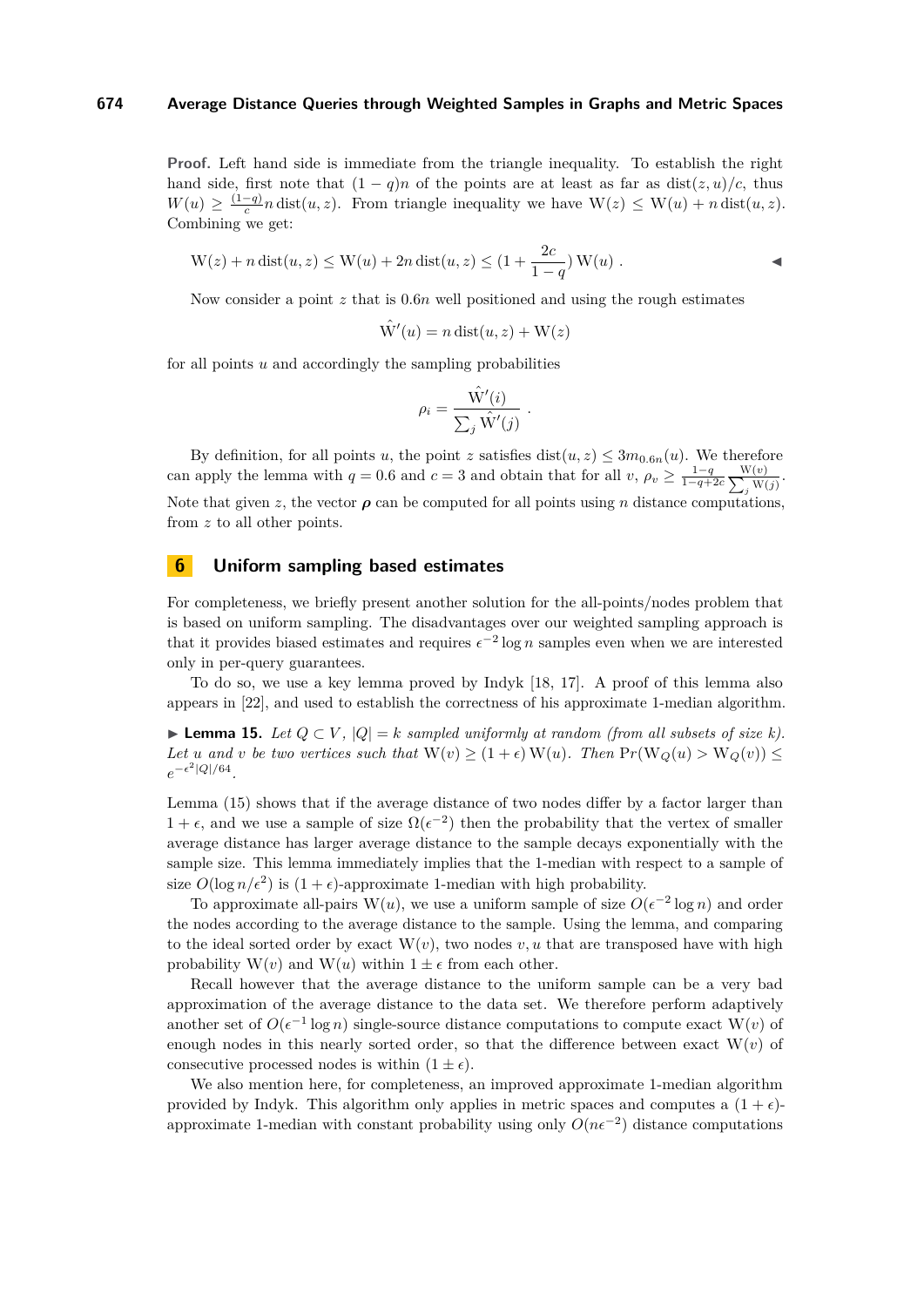(eliminating the logarithmic factor). The algorithm works in iterations, where in each iteration a fraction of the points, those with largest average distance to the current sample, are excluded from further considerations. The sample size is then increased by a constant factor, obtaining more accurate estimates for the remaining points. The final sample size used is linear, but the set of remaining nodes is very small. This algorithm only applies in metric spaces because, as we mentioned in the introduction, arbitrary distance computations are not efficient in graphs. Indyk's approach can be extended to compute any approximate quantile of the distribution with similar probabilistic guarantees.

## <span id="page-16-0"></span>**7 Hardness of Computing Sum of All-Pairs Distances**

In this section we show that if there is a truly subcubic algorithm for computing  $APS(V)$ , the exact sum of all pairs distances then there is a truly subcubic algorithm for computing All Pairs Shortest Paths (APSP).

Williams and Williams [\[23\]](#page-20-3) showed that APSP is subcubic equivalent to negative triangle detection. In the *negative triangle detection problem* we are given an undirected weighted graph  $G = (V, E)$  with integer weights in  $\{-M, ..., M\}$  and the goal is to determine if the graph contains a negative triangle, that is, a triangle whose edge weights sum up to a negative number. Therefore to show that a subcubic algorithm for aps(*V* ) implies a subcubic algorithm to APSP it suffices to give a subcubic reduction from the negative triangle detection problem to computing  $APS(V)$ . We show this by the following lemma.

**Lemma 16.** *Given a*  $O(T(n,m))$  *time algorithm for computing the sum of all distances*  $($ APS $(V)$ ) *there is*  $O(T(n,m) + n^2)$  *time algorithm for detecting a negative triangle.* 

**Proof.** For an input instance  $G = (V, E)$  for the negative triangle detection problem we construct a graph  $G' = (V', E')$  for the sum of all distances problem. The vertex set V' is the union of three copies of *V*, that is  $V' = V_1 \cup V_2 \cup V_3$  where vertex  $u_i \in V_i$ ,  $i = 1, 2, 3$ , corresponds to vertex  $u \in V$ . We set  $E' = \{(u, v) \mid u, v \in V'\}$ , that is  $G'$  is a complete graph.

Let  $\omega(e)$  denote the length of an edge  $e \in E$ . Recall that  $\omega(e) \in \{-M, ..., M\}$ . Let  $N = 4M$ . We define the length  $\omega'(e)$  of an edge  $e \in E'$  as follows. For every  $(u, v) \in E$  we define  $\omega'(u_1, v_2) = N + \omega(u, v), \omega'(u_2, v_3) = N + \omega(u, v),$  and  $\omega'(u_3, v_1) = 2N - \omega(u, v)$ . We set  $w(e) = 3N/2$  for any other edge  $e \in E'$ .

We claim that  $\text{APS}(V') = \sum_{(u,v)\in E'} \omega'(u, v)$  if and only if *G* does not contain a negative triangle. In other words, we claim that either every edge in  $G'$  is a shortest path or  $G$ contains a negative cycle.

To see the first direction, assume *G* contains a negative triangle  $(u, v)$ ,  $(u, x)$ ,  $(x, v)$ . Now consider the path  $P = (u_3, x_2), (x_2, v_1)$  from  $u_3$  to  $v_1$ . Note that the length of this path is  $\omega'(u_3, x_2) + \omega'(x_2, v_1) = N + \omega(u_3, x_2) + N + \omega(x_2, v_1) < 2N - \omega(u_3, v_1) = \omega'(u_3, v_1)$ , where the strict inequality follows since  $(u, v), (u, x), (x, v)$  is a negative triangle. If follows that  $\mathrm{APS}(V') < \sum_{(u,v)\in E'} \omega'(u, v).$ 

To see the second direction, assume that  $\mathrm{APS}(V') < \sum_{(u,v)\in E'} \omega'(u,v)$ . We need to show that *G* has a negative triangle.

We first claim that for every edge  $(u, v)$  which does not correspond to an edge in  $G$  (and hence  $w(e) = 3N/2$ ) we have  $\omega'(u, v) = \text{dist}_{G'}(u, v)$  (regardless if *G* has a negative triangle or not). To see this, note that  $\omega'(u, v) = 3N/2 = 6M$  and that every path from *u* to *v* that consists of more than one edge is of weights at least  $2N - 2M = 6M$ . The same argument also holds for every edge from  $V_1$  to  $V_2$  and for every edge from  $V_2$  to  $V_3$ .

It follows that only edges  $(x, y) \in E'$  such that  $x \in V_3$  and  $y \in V_1$  may not be shortest paths. If  $\text{APS}(V') < \sum_{(u,v) \in E'} \omega'(u, v)$  then there must be an edge  $(u_3, v_1) \in E'$  such that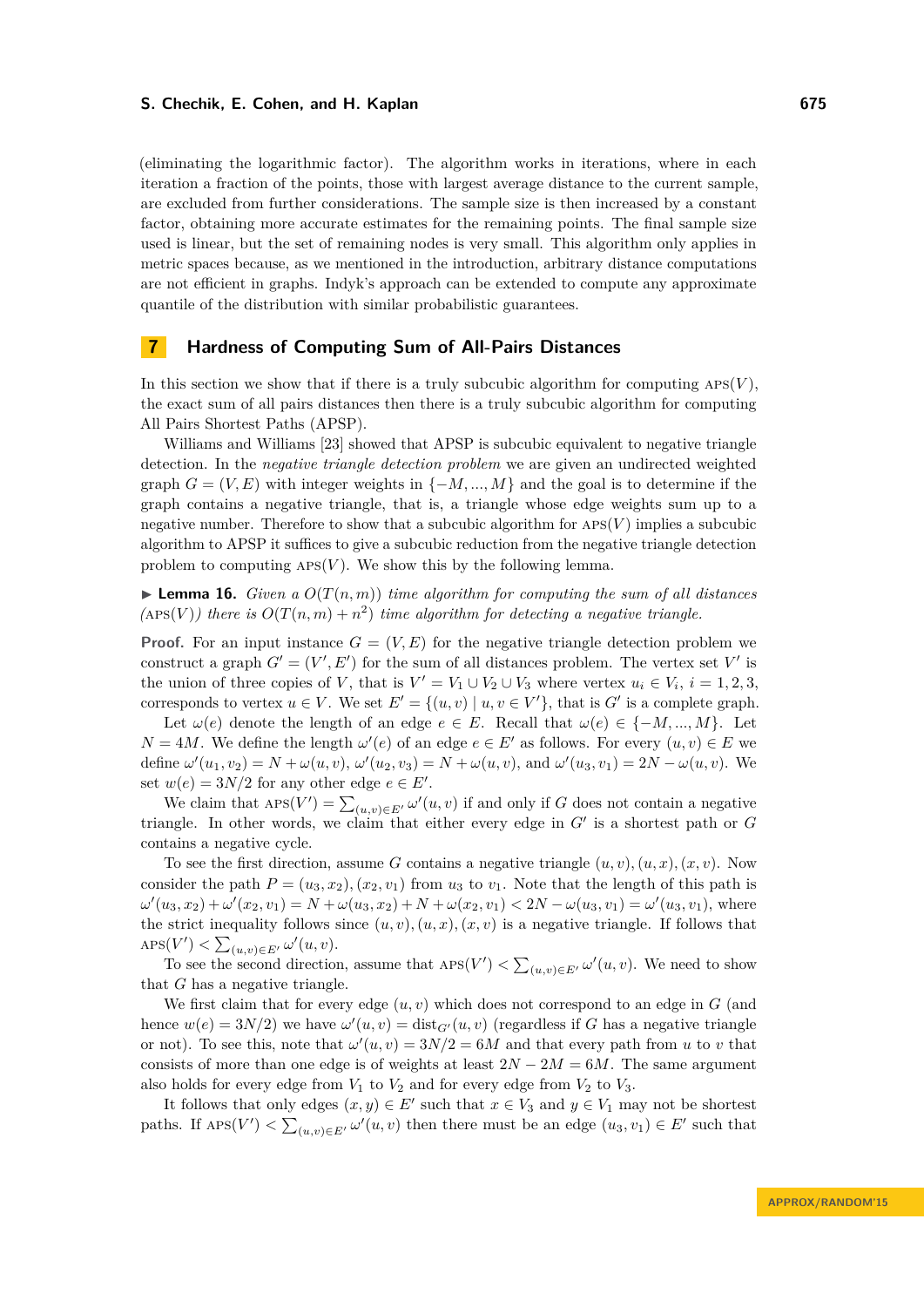$u_3 \in V_3$  and  $v_1 \in V_1$  and the edge  $(u_3, v_1)$  is not a shortest path. It is not hard to verify that only paths of the form  $(u_3, x_2)$ ,  $(x_2, v_1)$  such that both edges  $(u_3, x_2)$  and  $(x_2, v_1)$  correspond to edges of *G*, could be shorter than the path  $(u_3, v_1)$ . Let  $(u_3, x_2)$ ,  $(x_2, v_1)$  be the shortest path from  $u_3$  to  $v_1$ . We get that  $N + \omega(u_3, x_2) + N + \omega(x_2, v_1) = \omega'(u_3, x_2) + \omega'(x_2, v_1)$  $\omega'(u_3, v_1) = 2N - \omega(u_3, v_1)$ . So  $\omega(u_3, x_2) + \omega(x_2, v_1) + \omega(u_3, v_1) < 0$  and *G* has a negative triangle.

## **8 Extensions and Comments**

## **8.1 The distribution of centrality values**

What can we say about the centrality distribution? First we observe that the range of average distance  $W(v)/n$  values is between  $D/n$  to D, where D is the diameter (maximum distance between a pair of points in *V*). To see the upper bound, note that the average of values that are at most *D*, is at most *D*. For the lower bound, let *u* and *v* be nodes such that  $dist(u, v) = D$ . Then for all  $h \in V$ , from triangle inequality,  $dist(u, h) + dist(h, v) \ge D$ , thus,  $W(h) > D$ .

<span id="page-17-0"></span>I **Lemma 17.** *The highest average distance value must satisfy*

$$
\max_{v \in V} \mathcal{W}(v)/n \geq D/2.
$$

**Proof.** Consider the two nodes *u* and *v* such that dist $(u, v) = D$ . From triangle inequality, any point  $h \in V$  has  $dist(u, h) + dist(h, v) \ge D$ . Summing over *h* we obtain that  $W(u) + W(v) \ge D$ . *nD*. Therefore, either  $W(u)$  or  $W(v)$  is at least  $nD/2$ .

**► Lemma 18.** If  $z = \arg \min_{v \in V} W(v)$  is the 1-median, then at least half the nodes satisfy  $W(v) \leq 3 W(z)$ .

**Proof.** Take the median distance  $m(z)$  from z. Then the average distance from z is at least  $m(z)/2$ . Thus,  $n \cdot m(z) \leq 2 \cdot W(z)$ . Consider now a node *v* that is one of the *n/*2 closest to *z*. For any node *u*,  $dist(v, u) \leq dist(z, u) + m(z)$ . Therefore,

$$
W(v) = \sum_{u} \text{dist}(v, u) \le \sum_{u} \text{dist}(z, u) + nm(z) \le nm(z) + W(z) \le 3 W(z) .
$$

Last we observe that it is easy to realize networks where there is a large spread of centrality values. At the extreme, consider a single point (node) that has distance *D* to a very tight cluster of  $n-1$  points. The points in the cluster have  $W(v) \approx D$  whereas the isolated point has  $W(v) \approx nD$ . More generally, networks (or data sets) containing well separated clusters with different sizes would exhibit a spread in centrality values.

A side comment is that as a corollary of the proof of Lemma [17](#page-17-0) we obtain that the all pairs sum in metric spaces can be estimated with CV  $\epsilon$  and good concentration by the scaled average of distances of  $O(n\epsilon^{-2})$  pairs sampled uniformly at random – as established in [\[2\]](#page-19-12). This is because there are at least  $n-1$  pairwise distances that are at least  $D/2$ , since each point that is not an endpoint of the diameter is of distance at least *D/*2 from at least one of the endpoints. Since the maximum distance is *D*, this immediately implies our claim. Recall, however, that when we are restricted to using  $O(\epsilon^{-2})$  single-source distance computations from a uniform sample of nodes, the estimates can have large CV, but a similar bound can still be obtained using our weighted sampling approach (see Corollary [3\)](#page-4-2).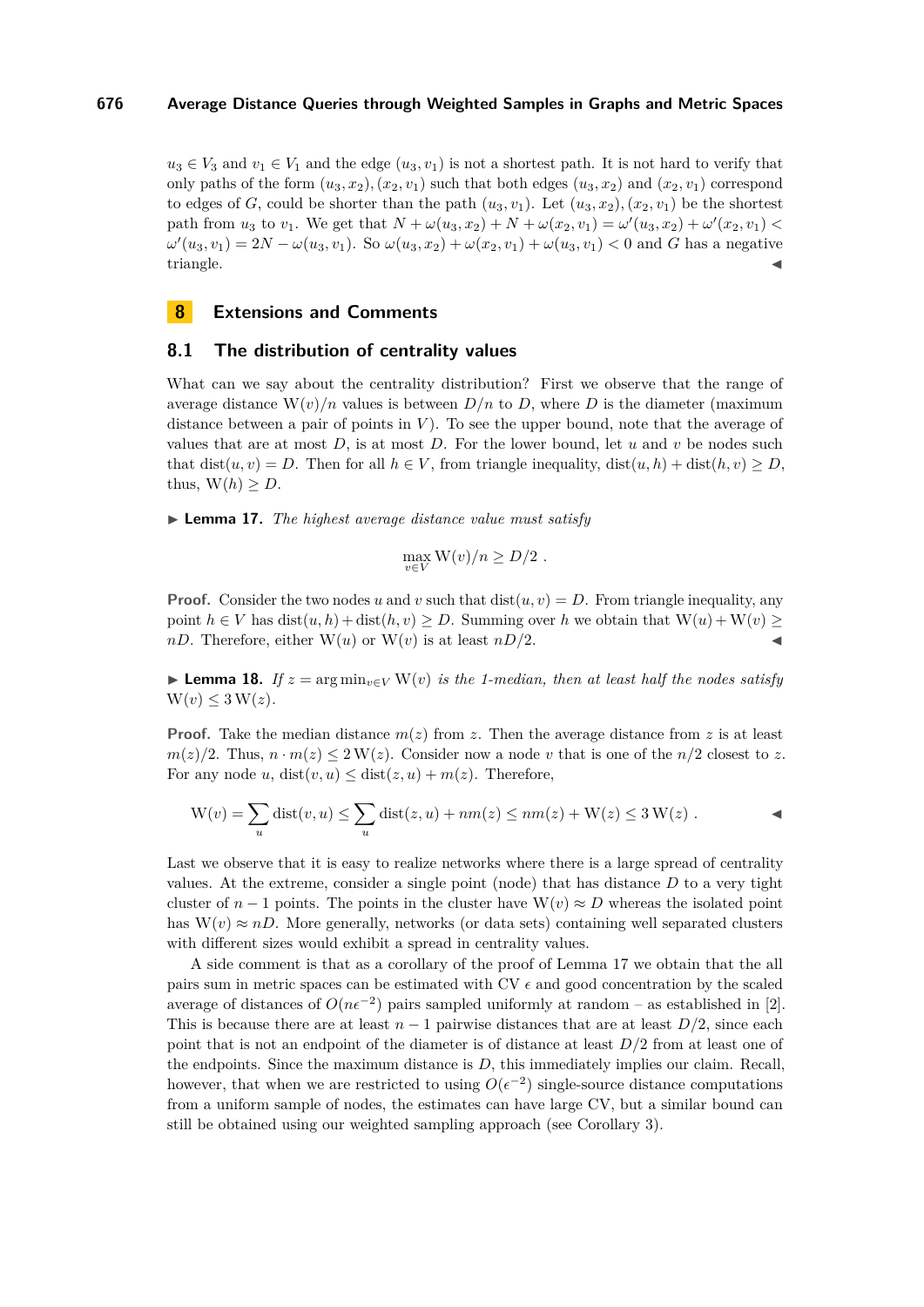## **8.2 Limitation to distances**

We showed that any set of points *V* in any metric space can be "sparsified" in the sense that a weighted sample of size  $O(\epsilon^{-2})$  allows us to estimate W(*v*) for any point *v* in the space. We refer to such a sample as a *universal PPS* sample, since it encapsulates a PPS sample of the entries in each row of the matrix. One can ask if we can obtain similar sparsification with respect to other nonnegative symmetric matrices. We first observe that in general, the size of a universal PPS sample may be  $\Omega(n)$ : Consider a matrix  $A_{n \times n}$  so that for  $i \in [n/2]$ .  $A_{2i-1,2i} \gg 0$  but all other entries are 0 (or close to 0). The average of each row is dominated by the other member of the pair  $(2i - 1, 2i)$ , and therefore, any universal PPS sample must sample most points with probability close to 1.

Such a matrix can not be realized with distances, as it violates the triangle inequality, but it can be realized when entries correspond to (absolute value) of inner products of *n* vectors in *n*-dimensional Euclidean space  $\mathbb{R}^n$ . In this case, the sampling question we ask is a well studied embedding problem [\[21\]](#page-20-7), for which it is known that the size of a universal PPS sample (the terminology *leverage scores* is used) can be of size  $\Theta(d\epsilon^{-2})$ , where *d* is the dimension [\[9,](#page-19-15) [21\]](#page-20-7). Intuitively, the gap between the universal PPS size between distances and inner products stems from the observation that being "far" (large distance) is something that usually applies with respect to many nodes, whereas being "close" (large inner product) is a local property.

## **8.3 Weighted centrality**

Often different points *v* have different importance  $\beta(v)$ . In this case, we would like our centrality measure to reflect that by considering a weighted average of distances

$$
\frac{\sum_{i} \beta(i) \, \text{dist}(x_i, x_j)}{\sum_{i} \beta(i)}
$$

*.*

Our results, and in particular, the sampling construction extend to the weighted setting. First, instead of uniform base probabilities  $1/n$ , we use PPS probabilities according to  $\beta(i)/\sum_j \beta(j)$  for node *i*. Second, when considering distances and probabilities from a base node, we use weight equal to the product of  $\beta(v)$  dist $(u, v)$  (product of  $\beta$  and distance.). Third, in the analysis, we need to take quantiles/medians with respect to *β* mass and not just the number of points.

# <span id="page-18-0"></span>**8.4 Adaptive (data dependent) sampling**

We showed that the number of samples needed to determine an approximate 1-median on graphs is  $O(\epsilon^{-2} \log n)$ , where for each sample we perform a single-source distance computation. This bound is worst case which materializes when the 1-median *z* is such that all other points have  $W(u) = (1 + \epsilon) W(z)$ . In this case, only the exact 1-median qualifies as an approximate 1-median and also, since there are so many other points, some are likely to have estimated  $\hat{W}(u) < \hat{W}(z)$  if we use a smaller sample. On realistic instances, however, we would expect a larger separation between the 1-median and most other points. This would allow us to use fewer samples if we adaptively determine the sample size. Such an approach was proposed in [\[7\]](#page-19-16) to identify a node with approximate maximum marginal influence and similarly can be applied here for the 1-median.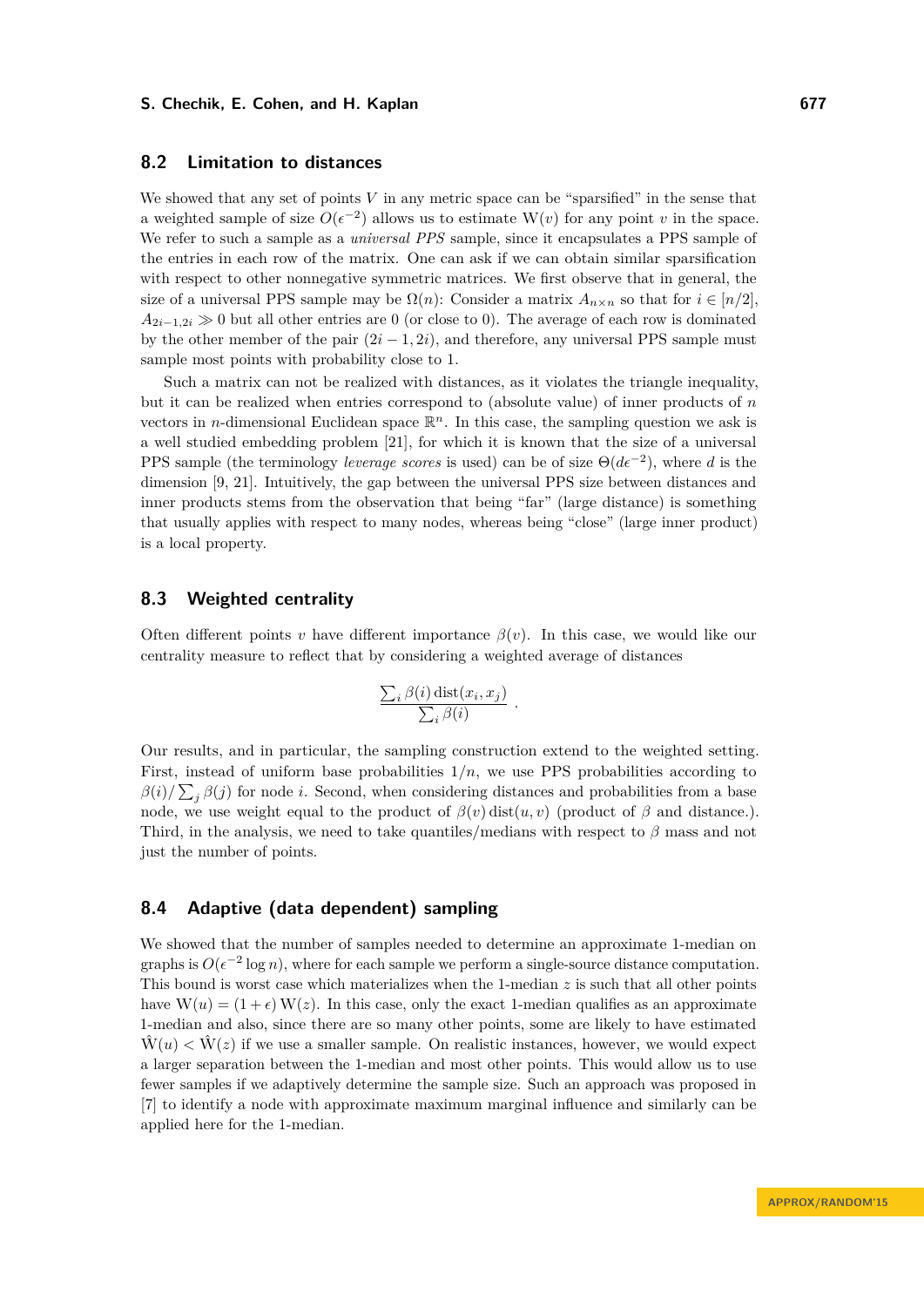# **9 Conclusion**

Weighted samples are often used as compact summaries of weighted data. With weighted sampling, even of very skewed data, a PPS sample of size  $\epsilon^{-2}$  would provide us with good estimates with CV of  $O(\epsilon)$  on the total sum of the population. The surprise factor of our result, which relies only on properties of metrics, is that we can design a single set of sampling probabilities, which we termed *universal PPS*, that forms a good weighted sample from the perspectives of *any* point in the metric space. Moreover, we do so in an almost lossless way in terms of the sample size to estimation quality tradeoffs. In particular, the sample size does not depend on the number of points *n* or the dimension of the space. Another perhaps surprising consequence of our results is that there is a rank-1 matrix that approximates the PPS probabilities of the full pairwise distances matrix. The approximation can be expressed as the outer product of two vectors, which can be computed using a linear number of distance computations.

#### **References**

- <span id="page-19-9"></span>**1** A. Abboud, F. Grandoni, and V. Vassilevska Williams. Subcubic equivalences between graph centrality problems, APSP and diameter. In *SODA*. ACM-SIAM, 2015.
- <span id="page-19-12"></span>**2** K. Barhum, O. Goldreich, and A. Shraibman. On approximating the average distance between points. In *Approximation, Randomization, and Combinatorial Optimization. Algorithms and Techniques*, volume 4627 of *Lecture Notes in Computer Science*. Springer, 2007.
- <span id="page-19-0"></span>**3** A. Bavelas. A mathematical model for small group structures. *Human Organization*, 7:16– 30, 1948.
- <span id="page-19-3"></span>**4** A. Bavelas. Communication patterns in task oriented groups. *Journal of the Acoustical Society of America*, 22:271–282, 1950.
- <span id="page-19-4"></span>**5** M. A. Beauchamp. An improved index of centrality. *Behavioral Science*, 10:161–163, 1965.
- <span id="page-19-7"></span>**6** E. Cohen, D. Delling, T. Pajor, and R. F. Werneck. Computing classic closeness centrality, at scale. In *COSN*. ACM, 2014.
- <span id="page-19-16"></span>**7** E. Cohen, D. Delling, T. Pajor, and R. F. Werneck. Sketch-based influence maximization and computation: Scaling up with guarantees. In *CIKM*, 2014.
- <span id="page-19-14"></span>**8** E. Cohen, N. Duffield, C. Lund, M. Thorup, and H. Kaplan. Efficient stream sampling for variance-optimal estimation of subset sums. *SIAM J. Comput.*, 40(5), 2011.
- <span id="page-19-15"></span>**9** M. B. Cohen and R. Peng. *`<sup>p</sup>* row sampling by lewis weights. In *STOC*. ACM, 2015.
- <span id="page-19-5"></span>**10** T. M. Cover and P. E. Hart. Nearest neighbor pattern classification. *IEEE Transactions on Information Theory*, 13(1):21–27, 1967.
- <span id="page-19-11"></span>**11** D. Eppstein and J. Wang. Fast approximation of centrality. In *SODA*, pages 228–229, 2001.
- <span id="page-19-8"></span>**12** M. Fredman and R. E. Tarjan. Fibonacci heaps and their uses in improved network optimization algorithms. *Journal of the ACM*, 34(3):596–615, 1987.
- <span id="page-19-1"></span>**13** L. C. Freeman. A set of measures of centrality based on betweeness. *Sociometry*, 40:35–41, 1977.
- <span id="page-19-2"></span>**14** L. C. Freeman. Centrality in social networks: Conceptual clarification. *Social Networks*, 1, 1979.
- <span id="page-19-13"></span>**15** O. Goldreich and D. Ron. Approximating average parameters of graphs. *Random Struct. Algorithms*, 32(4):473–493, 2008.
- <span id="page-19-6"></span>**16** J. Hamidzadeh, R. Monsefi, and H. S. Yazdi. DDC: distance-based decision classifier. *Neural Computing and Applications*, 21(7), 2012.
- <span id="page-19-10"></span>**17** P. Indyk. Sublinear time algorithms for metric space problems. In *STOC*. ACM, 1999.